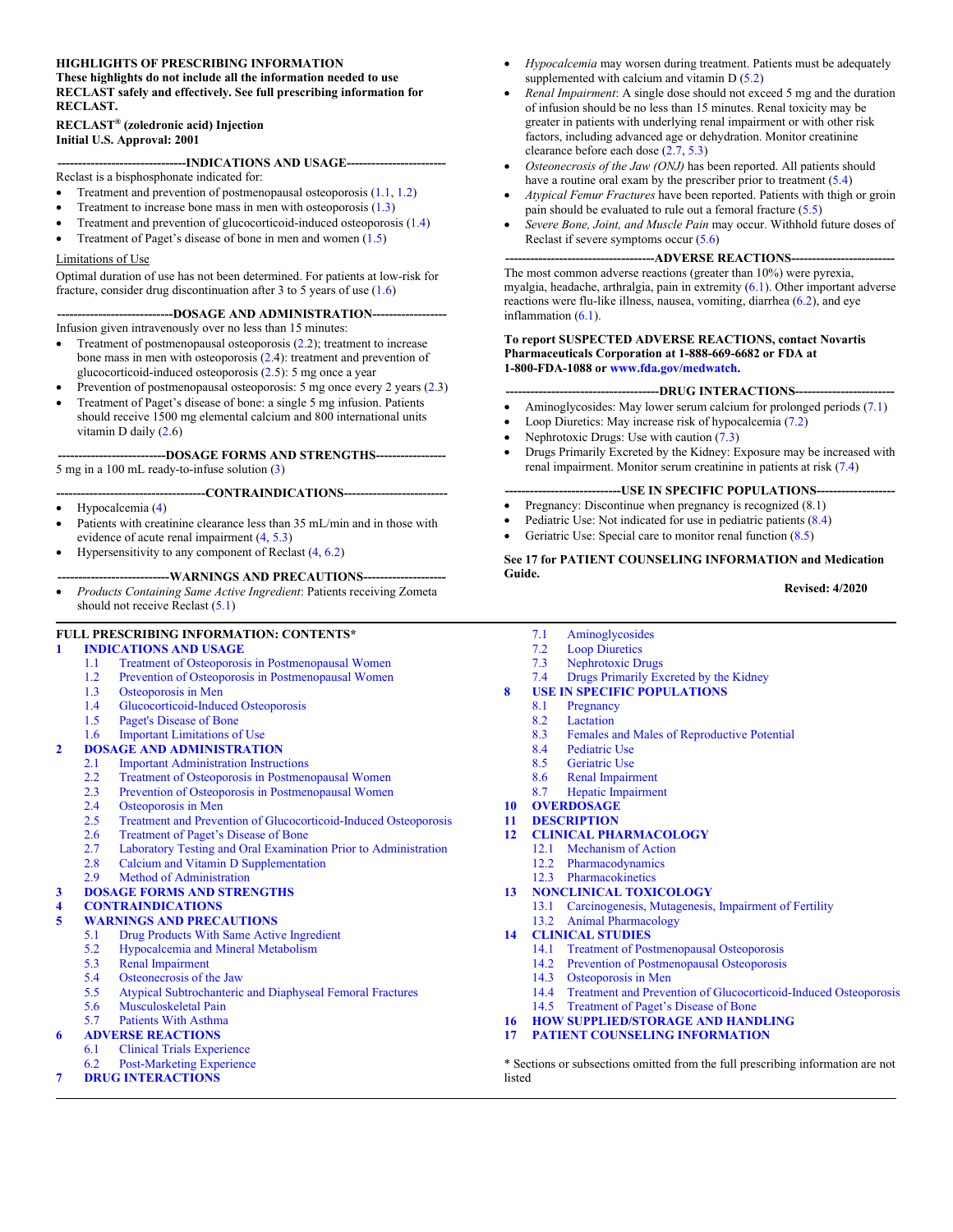## <span id="page-1-0"></span>**FULL PRESCRIBING INFORMATION**

## **1 INDICATIONS AND USAGE**

## **1.1 Treatment of Osteoporosis in Postmenopausal Women**

Reclast is indicated for treatment of osteoporosis in postmenopausal women. In postmenopausal women with osteoporosis, diagnosed by bone mineral density (BMD) or prevalent vertebral fracture, Reclast reduces the incidence of fractures (hip, vertebral, and non-vertebral osteoporosis-related fractures). In patients at high risk of fracture, defined as a recent lowtrauma hip fracture, Reclast reduces the incidence of new clinical fractures *[see Clinical Studies (14.1)]*.

### **1.2 Prevention of Osteoporosis in Postmenopausal Women**

Reclast is indicated for prevention of osteoporosis in postmenopausal women *[see Clinical Studies (14.2)]*.

### **1.3 Osteoporosis in Men**

Reclast is indicated for treatment to increase bone mass in men with osteoporosis *[see Clinical Studies (14.3)]*.

## **1.4 Glucocorticoid-Induced Osteoporosis**

Reclast is indicated for the treatment and prevention of glucocorticoid-induced osteoporosis in men and women who are either initiating or continuing systemic glucocorticoids in a daily dosage equivalent to 7.5 mg or greater of prednisone and who are expected to remain on glucocorticoids for at least 12 months *[see Clinical Studies (14.4)]*.

## **1.5 Paget's Disease of Bone**

Reclast is indicated for treatment of Paget's disease of bone in men and women. Treatment is indicated in patients with Paget's disease of bone with elevations in serum alkaline phosphatase of two times or higher than the upper limit of the age-specific normal reference range, or those who are symptomatic, or those at risk for complications from their disease *[see Clinical Studies (14.5)]*.

### **1.6 Important Limitations of Use**

The safety and effectiveness of Reclast for the treatment of osteoporosis is based on clinical data of three years duration. The optimal duration of use has not been determined. All patients on bisphosphonate therapy should have the need for continued therapy reevaluated on a periodic basis. Patients at low-risk for fracture should be considered for drug discontinuation after 3 to 5 years of use. Patients who discontinue therapy should have their risk for fracture reevaluated periodically.

## **2 DOSAGE AND ADMINISTRATION**

## **2.1 Important Administration Instructions**

Reclast injection must be administered as an intravenous infusion over no less than 15 minutes.

- Patients must be appropriately hydrated prior to administration of Reclast *[see Warnings and Precautions (5.3)]*.
- Parenteral drug products should be inspected visually for particulate matter and discoloration prior to administration, whenever solution and container permit.
- Intravenous infusion should be followed by a 10 mL normal saline flush of the intravenous line.
- Administration of acetaminophen following Reclast administration may reduce the incidence of acute-phase reaction symptoms.

## **2.2 Treatment of Osteoporosis in Postmenopausal Women**

The recommended regimen is a 5 mg infusion once a year given intravenously over no less than 15 minutes.

## **2.3 Prevention of Osteoporosis in Postmenopausal Women**

The recommended regimen is a 5 mg infusion given once every 2 years intravenously over no less than 15 minutes.

## **2.4 Osteoporosis in Men**

The recommended regimen is a 5 mg infusion once a year given intravenously over no less than 15 minutes.

## **2.5 Treatment and Prevention of Glucocorticoid-Induced Osteoporosis**

The recommended regimen is a 5 mg infusion once a year given intravenously over no less than 15 minutes.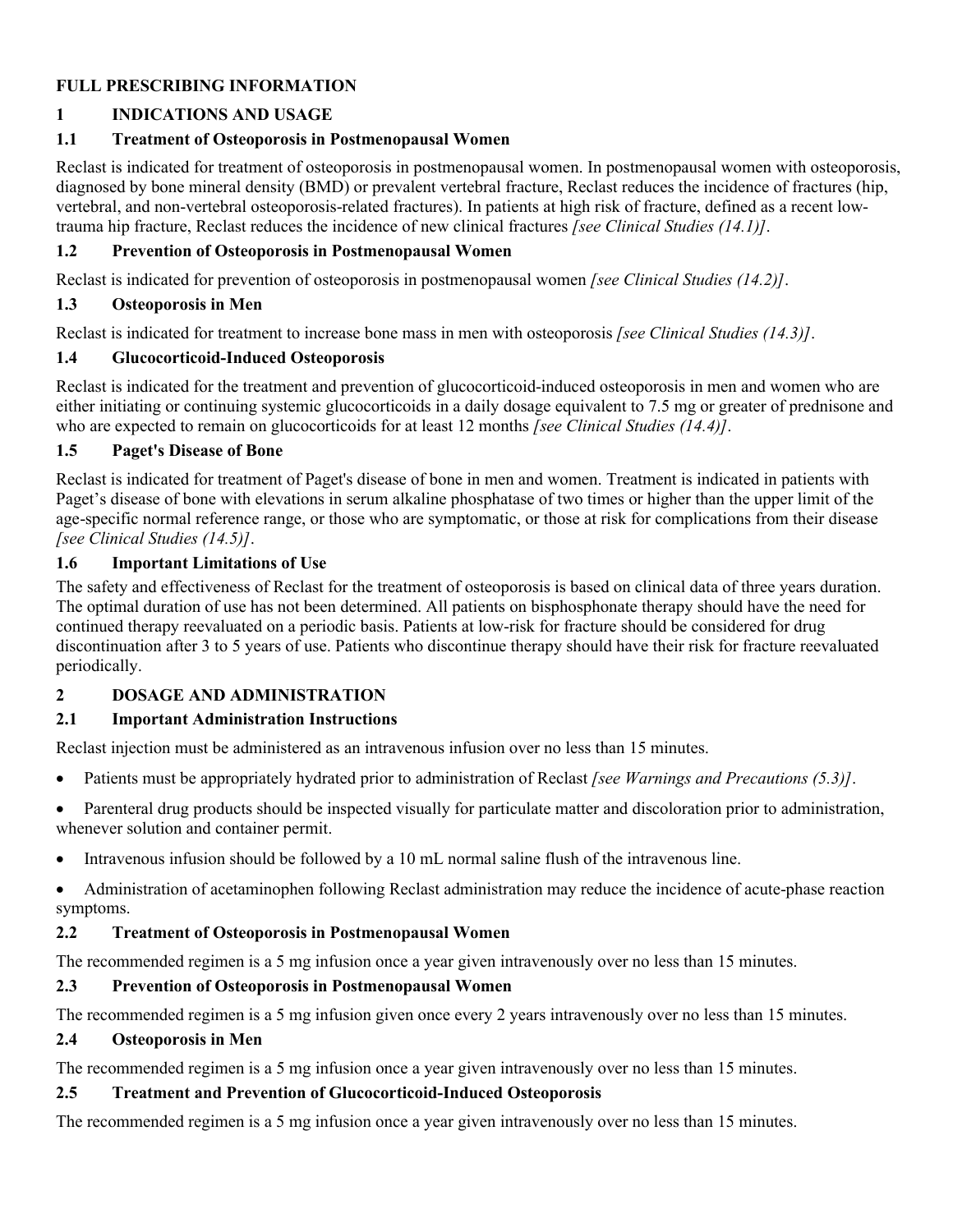### <span id="page-2-0"></span>**2.6 Treatment of Paget's Disease of Bone**

The recommended dose is a 5 mg infusion. The infusion time must not be less than 15 minutes given over a constant infusion rate.

## *Re-treatment of Paget's Disease*

After a single treatment with Reclast in Paget's disease an extended remission period is observed. Specific re-treatment data are not available. However, re-treatment with Reclast may be considered in patients who have relapsed, based on increases in serum alkaline phosphatase, or in those patients who failed to achieve normalization of their serum alkaline phosphatase, or in those patients with symptoms, as dictated by medical practice.

## **2.7 Laboratory Testing and Oral Examination Prior to Administration**

• Prior to administration of each dose of Reclast, obtain a serum creatinine and creatinine clearance should be calculated based on actual body weight using Cockcroft-Gault formula before each Reclast dose. Reclast is contraindicated in patients with creatinine clearance less than 35 mL/min and in those with evidence of acute renal impairment. A 5 mg dose of Reclast administered intravenously is recommended for patients with creatinine clearance greater than or equal to 35 mL/min. There are no safety or efficacy data to support the adjustment of the Reclast dose based on baseline renal function. Therefore, no dose adjustment is required in patients with creatinine clearance greater than or equal to 35 mL/min *[see Contraindications (4), Warnings and Precautions (5.3)]*.

 A routine oral examination should be performed by the prescriber prior to initiation of Reclast treatment *[see Warnings and Precautions (5.4)]*.

## **2.8 Calcium and Vitamin D Supplementation**

 Instruct patients being treated for Paget's disease of bone on the importance of calcium and vitamin D supplementation in maintaining serum calcium levels, and on the symptoms of hypocalcemia. All patients should take 1500 mg elemental calcium daily in divided doses (750 mg two times a day, or 500 mg three times a day) and 800 international units vitamin D daily, particularly in the 2 weeks following Reclast administration *[see Warnings and Precautions (5.2)]*.

 Instruct patients being treated for osteoporosis to take supplemental calcium and vitamin D if their dietary intake is inadequate. An average of at least 1200 mg calcium and 800-1000 international units vitamin D daily is recommended.

## **2.9 Method of Administration**

The Reclast infusion time must not be less than 15 minutes given over a constant infusion rate.

The intravenous infusion should be followed by a 10 mL normal saline flush of the intravenous line.

Reclast solution for infusion must not be allowed to come in contact with any calcium or other divalent cation-containing solutions, and should be administered as a single intravenous solution through a separate vented infusion line.

If refrigerated, allow the refrigerated solution to reach room temperature before administration. After opening, the solution is stable for 24 hours at 2°C to 8°C (36°F to 46°F) *[see How Supplied/Storage and Handling (16)]*.

## **3 DOSAGE FORMS AND STRENGTHS**

5 mg in a 100 mL ready to infuse solution.

## **4 CONTRAINDICATIONS**

Reclast is contraindicated in patients with the following conditions:

- Hypocalcemia *[see Warnings and Precautions (5.2)]*
- Creatinine clearance less than 35 mL/min and in those with evidence of acute renal impairment due to an increased risk of renal failure *[see Warnings and Precautions (5.3)]*.
- Known hypersensitivity to zoledronic acid or any components of Reclast. Hypersensitivity reactions, including urticaria, angioedema, and anaphylactic reaction/shock have been reported *[see Adverse Reactions (6.2)]*.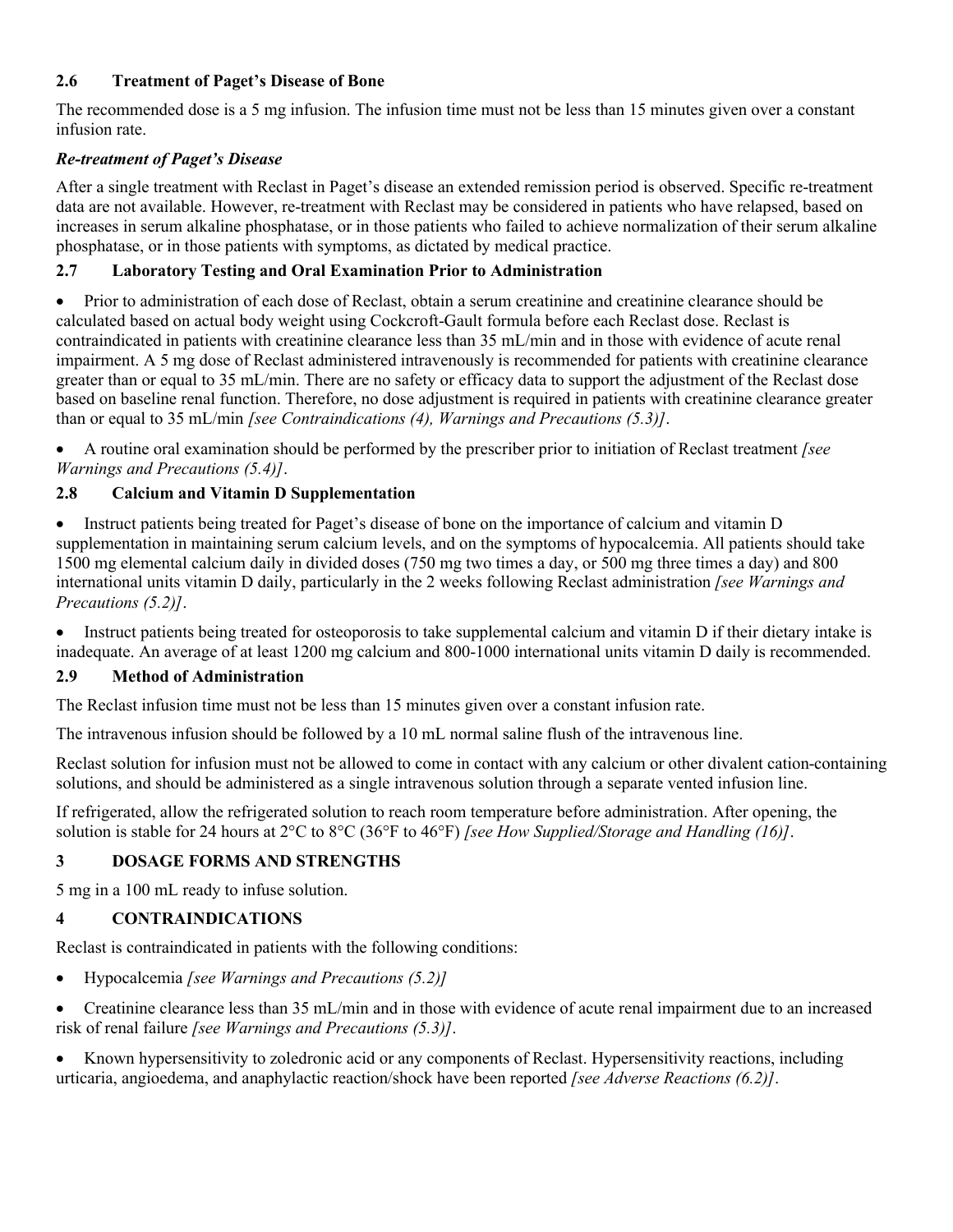#### <span id="page-3-0"></span>**5 WARNINGS AND PRECAUTIONS**

#### **5.1 Drug Products With Same Active Ingredient**

Reclast contains the same active ingredient found in Zometa, used for oncology indications, and a patient being treated with Zometa should not be treated with Reclast.

#### **5.2 Hypocalcemia and Mineral Metabolism**

Preexisting hypocalcemia and disturbances of mineral metabolism (e.g., hypoparathyroidism, thyroid surgery, parathyroid surgery; malabsorption syndromes, excision of small intestine) must be effectively treated before initiating therapy with Reclast. Clinical monitoring of calcium and mineral levels (phosphorus and magnesium) is highly recommended for these patients *[see Contraindications (4)]*.

Hypocalcemia following Reclast administration is a significant risk in Paget's disease. All patients should be instructed about the symptoms of hypocalcemia and the importance of calcium and vitamin D supplementation in maintaining serum calcium levels *[see Dosage and Administration (2.8), Adverse Reactions (6.1), Patient Counseling Information (17)*].

All osteoporosis patients should be instructed on the importance of calcium and vitamin D supplementation in maintaining serum calcium levels *[see Dosage and Administration (2.8), Adverse Reactions (6.1), Patient Counseling Information (17)]*.

## **5.3 Renal Impairment**

A single dose of Reclast should not exceed 5 mg and the duration of infusion should be no less than 15 minutes *[see Dosage and Administration (2)]*.

Reclast is contraindicated in patients with creatinine clearance less than 35 mL/min and in those with evidence of acute renal impairment *[see Contraindications (4)]*. If history or physical signs suggest dehydration, Reclast therapy should be withheld until normovolemic status has been achieved *[see Adverse Reactions (6.2)]*.

Reclast should be used with caution in patients with chronic renal impairment. Acute renal impairment, including renal failure, has been observed following the administration of zoledronic acid, especially in patients with preexisting renal compromise, advanced age, concomitant nephrotoxic medications, concomitant diuretic therapy, or severe dehydration occurring before or after Reclast administration. Acute renal failure (ARF) has been observed in patients after a single administration. Rare reports of hospitalization and/or dialysis or fatal outcome occurred in patients with underlying moderate to severe renal impairment or with any of the risk factors described in this section *[see Adverse Reactions (6.2)]*. Renal impairment may lead to increased exposure of concomitant medications and/or their metabolites that are primarily renally excreted *[see Drug Interactions (7.4)]*.

Creatinine clearance should be calculated based on actual body weight using Cockcroft-Gault formula before each Reclast dose. Transient increase in serum creatinine may be greater in patients with impaired renal function; interim monitoring of creatinine clearance should be performed in at-risk patients. Elderly patients and those receiving diuretic therapy are at increased risk of acute renal failure. These patients should have their fluid status assessed and be appropriately hydrated prior to administration of Reclast. Reclast should be used with caution with other nephrotoxic drugs *[see Drug Interactions (7.3)]*. Consider monitoring creatinine clearance in patients at-risk for ARF who are taking concomitant medications that are primarily excreted by the kidney *[see Drug Interactions (7.4)]*.

## **5.4 Osteonecrosis of the Jaw**

Osteonecrosis of the jaw (ONJ) has been reported in patients treated with bisphosphonates, including zoledronic acid. Most cases have been in cancer patients treated with intravenous bisphosphonates undergoing dental procedures. Some cases have occurred in patients with postmenopausal osteoporosis treated with either oral or intravenous bisphosphonates. A routine oral examination should be performed by the prescriber prior to initiation of bisphosphonate treatment. A dental examination with appropriate preventive dentistry should be considered prior to treatment with bisphosphonates in patients with a history of concomitant risk factors (e.g., cancer, chemotherapy, angiogenesis inhibitors, radiotherapy, corticosteroids, poor oral hygiene, preexisting dental disease or infection, anemia, coagulopathy). The risk of ONJ may increase with duration of exposure to bisphosphonates. Concomitant administration of drugs associated with ONJ may increase the risk of developing ONJ.

While on treatment, patients with concomitant risk factors should avoid invasive dental procedures if possible. For patients who develop ONJ while on bisphosphonate therapy, dental surgery may exacerbate the condition. For patients requiring dental procedures, there are no data available to suggest whether discontinuation of bisphosphonate treatment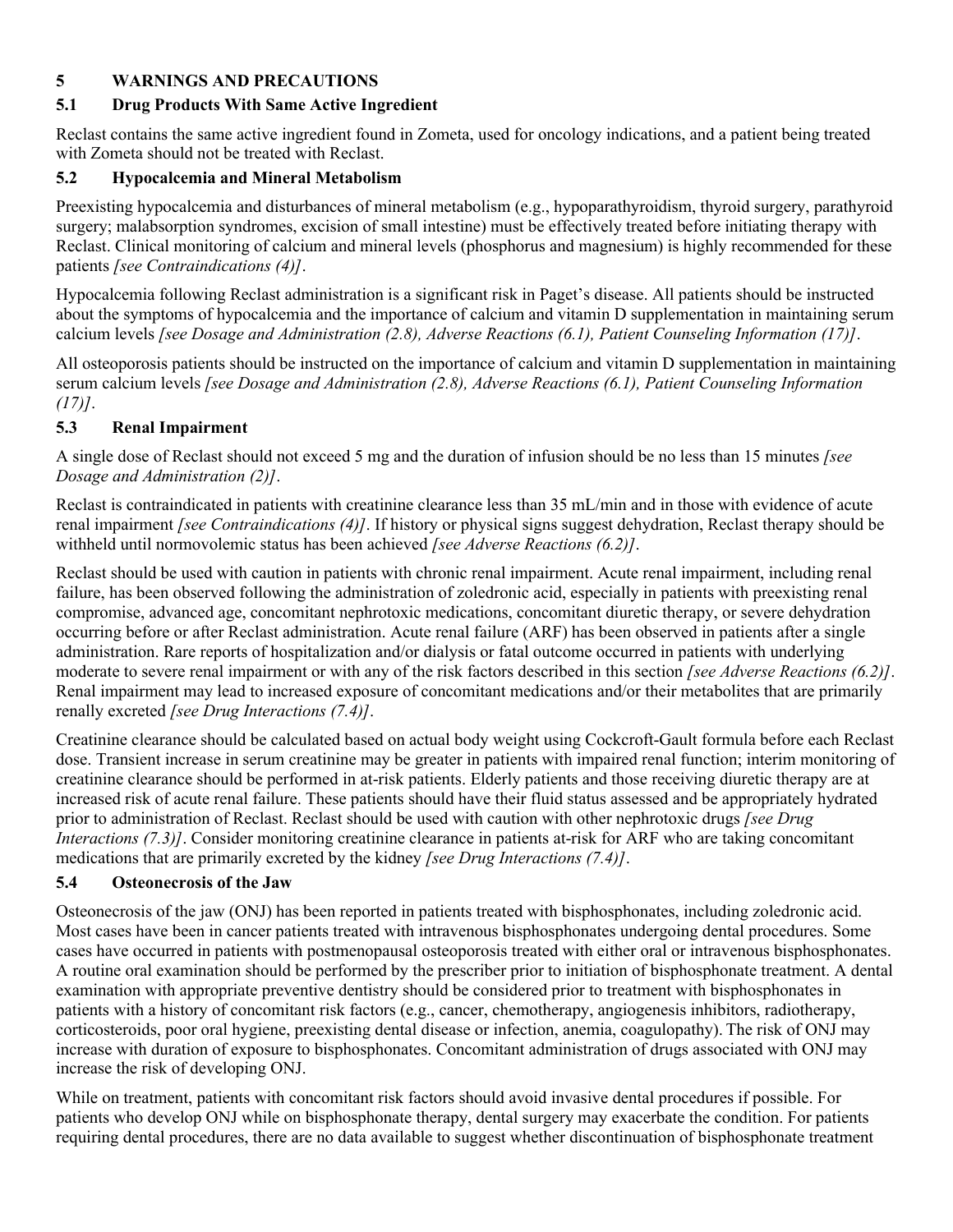<span id="page-4-0"></span>reduces the risk of ONJ. The clinical judgment of the treating physician should guide the management plan of each patient based on individual benefit/risk assessment *[see Adverse Reactions (6.1)]*.

## **5.5 Atypical Subtrochanteric and Diaphyseal Femoral Fractures**

Atypical, low-energy, or low trauma fractures of the femoral shaft have been reported in bisphosphonate-treated patients. These fractures can occur anywhere in the femoral shaft from just below the lesser trochanter to above the supracondylar flare and are transverse or short oblique in orientation without evidence of comminution. Causality has not been established as these fractures also occur in osteoporotic patients who have not been treated with bisphosphonates.

Atypical femur fractures most commonly occur with minimal or no trauma to the affected area. They may be bilateral and many patients report prodromal pain in the affected area, usually presenting as dull, aching thigh pain, weeks to months before a complete fracture occurs. A number of reports note that patients were also receiving treatment with glucocorticoids (e.g., prednisone) at the time of fracture.

Any patient with a history of bisphosphonate exposure who presents with thigh or groin pain should be suspected of having an atypical fracture and should be evaluated to rule out an incomplete femur fracture. Patients presenting with an atypical femur fracture should also be assessed for symptoms and signs of fracture in the contralateral limb. Interruption of bisphosphonate therapy should be considered, pending a risk/benefit assessment, on an individual basis.

### **5.6 Musculoskeletal Pain**

In post-marketing experience, severe and occasionally incapacitating bone, joint, and/or muscle pain have been infrequently reported in patients taking bisphosphonates, including Reclast. The time to onset of symptoms varied from one day to several months after starting the drug. Consider withholding future Reclast treatment if severe symptoms develop. Most patients had relief of symptoms after stopping. A subset had recurrence of symptoms when rechallenged with the same drug or another bisphosphonate *[see Adverse Reactions (6.2)]*.

#### **5.7 Patients With Asthma**

While not observed in clinical trials with Reclast, there have been reports of bronchoconstriction in aspirin-sensitive patients receiving bisphosphonates. Use Reclast with caution in aspirin-sensitive patients.

#### **6 ADVERSE REACTIONS**

## **6.1 Clinical Trials Experience**

Because clinical trials are conducted under widely varying conditions, adverse reaction rates observed in the clinical trials of a drug cannot be directly compared to rates in the clinical trials of another drug and may not reflect the rates observed in practice.

#### **Treatment of Osteoporosis in Postmenopausal Women**

The safety of Reclast in the treatment of postmenopausal osteoporosis was assessed in Study 1, a large, randomized, double-blind, placebo-controlled, multinational study of 7736 postmenopausal women aged 65 to 89 years with osteoporosis, diagnosed by BMD or the presence of a prevalent vertebral fracture. The duration of the trial was three years with 3862 patients exposed to Reclast and 3852 patients exposed to placebo administered once annually as a single 5 mg dose in 100 mL solution infused over at least 15 minutes, for a total of three doses. All women received 1000 to 1500 mg of elemental calcium plus 400 to 1200 international units of vitamin D supplementation per day.

The incidence of all-cause mortality was similar between groups: 3.4% in the Reclast group and 2.9% in the placebo group. The incidence of serious adverse events was 29.2% in the Reclast group and 30.1% in the placebo group. The percentage of patients who withdrew from the study due to adverse events was 5.4% and 4.8% for the Reclast and placebo groups, respectively.

The safety of Reclast in the treatment of osteoporosis patients with a recent (within 90 days) low-trauma hip fracture was assessed in Study 2, a randomized, double-blind, placebo-controlled, multinational endpoint-driven study of 2127 men and women aged 50 to 95 years; 1065 patients were randomized to Reclast and 1062 patients were randomized to placebo. Reclast was administered once annually as a single 5 mg dose in 100 mL solution infused over at least 15 minutes. The study continued until at least 211 patients had a confirmed clinical fracture in the study population who were followed for an average of approximately 2 years on study drug. Vitamin D levels were not routinely measured but a loading dose of vitamin D (50,000 to 125,000 international units orally or IM) was given to patients and they were started on 1000 to 1500 mg of elemental calcium plus 800 to 1200 international units of vitamin D supplementation per day for at least 14 days prior to the study drug infusions.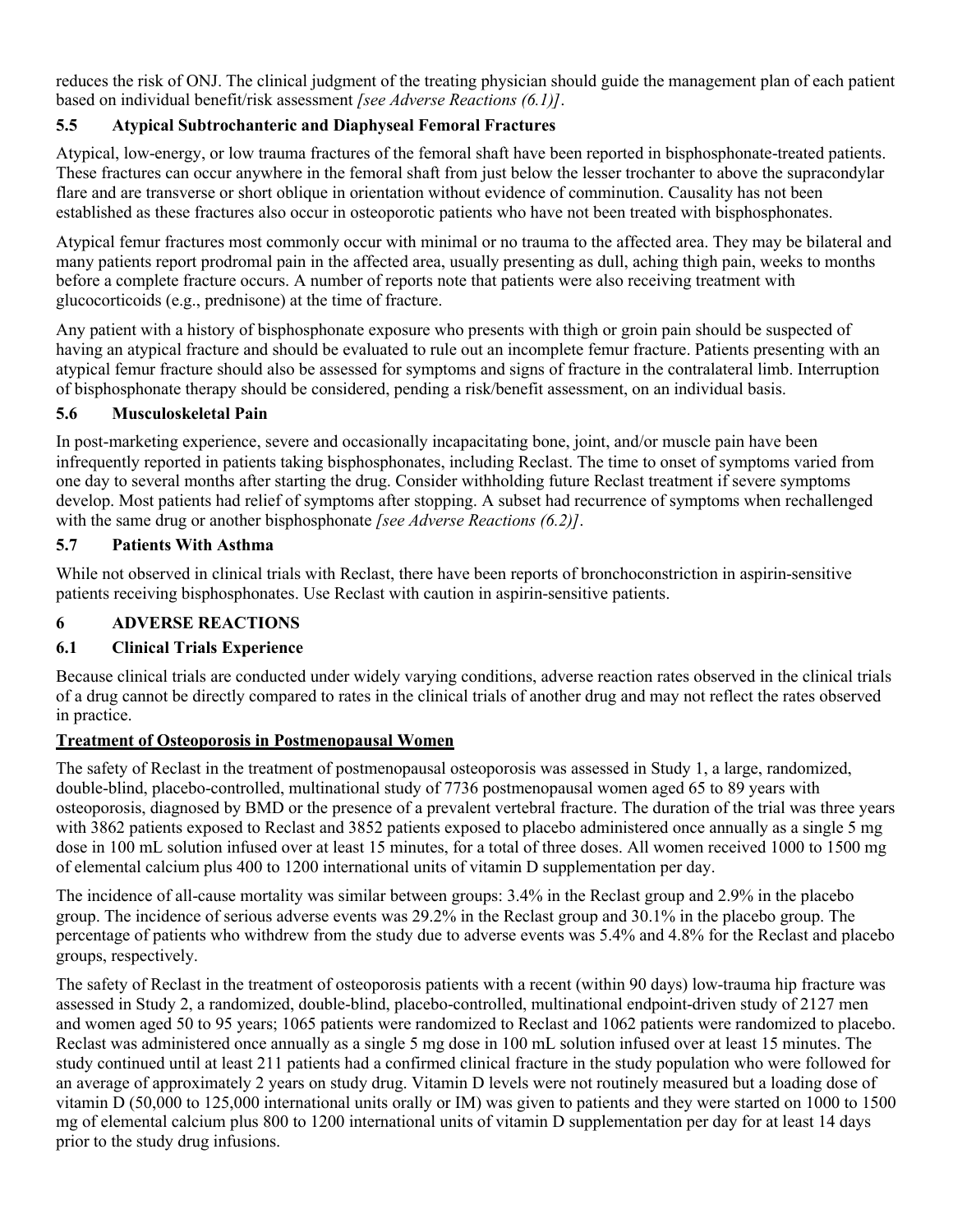The incidence of all-cause mortality was 9.6% in the Reclast group and 13.3% in the placebo group. The incidence of serious adverse events was 38.3% in the Reclast group and 41.3% in the placebo group. The percentage of patients who withdrew from the study due to adverse events was 5.3% and 4.7% for the Reclast and placebo groups, respectively.

Adverse reactions reported in at least 2% of patients with osteoporosis and more frequently in the Reclast-treated patients than placebo-treated patients in either osteoporosis trial are shown below in Table 1.

#### **Table 1. Adverse Reactions Occurring in Greater Than or Equal to 2.0% of Patients with Osteoporosis and More Frequently Than in Placebo-Treated Patients**

|                                                              | Study 1                                      |                               | Study 2                                         |                               |
|--------------------------------------------------------------|----------------------------------------------|-------------------------------|-------------------------------------------------|-------------------------------|
|                                                              | $5$ mg IV<br><b>Reclast</b><br>once per year | Placebo<br>once per year      | $\frac{1}{5}$ mg IV<br>Reclast<br>once per year | Placebo<br>once per year      |
| <b>System Organ Class</b>                                    | $\frac{0}{0}$<br>$(N = 3862)$                | $\frac{0}{0}$<br>$(N = 3852)$ | $\frac{0}{0}$<br>$(N = 1054)$                   | $\frac{0}{0}$<br>$(N = 1057)$ |
| <b>Blood and the Lymphatic System Disorders</b>              |                                              |                               |                                                 |                               |
| Anemia                                                       | 4.4                                          | 3.6                           | 5.3                                             | 5.2                           |
| <b>Metabolism and Nutrition Disorders</b>                    |                                              |                               |                                                 |                               |
| Dehydration                                                  | 0.6                                          | 0.6                           | 2.5                                             | 2.3                           |
| Anorexia                                                     | 2.0                                          | 1.1                           | 1.0                                             | 1.0                           |
| <b>Nervous System Disorders</b>                              |                                              |                               |                                                 |                               |
| Headache                                                     | 12.4                                         | 8.1                           | 3.9                                             | 2.5                           |
| <b>Dizziness</b>                                             | 7.6                                          | 6.7                           | 2.0                                             | 4.0                           |
| <b>Ear and Labyrinth Disorders</b>                           |                                              |                               |                                                 |                               |
| Vertigo                                                      | 4.3                                          | 4.0                           | 1.3                                             | 1.7                           |
| <b>Cardiac Disorders</b>                                     |                                              |                               |                                                 |                               |
| Atrial fibrillation                                          | 2.4                                          | 1.9                           | 2.8                                             | 2.6                           |
| <b>Vascular Disorders</b>                                    |                                              |                               |                                                 |                               |
| Hypertension                                                 | 12.7                                         | 12.4                          | 6.8                                             | 5.4                           |
| <b>Gastrointestinal Disorders</b>                            |                                              |                               |                                                 |                               |
| Nausea                                                       | 8.5                                          | 5.2                           | 4.5                                             | 4.5                           |
| Diarrhea                                                     | 6.0                                          | 5.6                           | 5.2                                             | 4.7                           |
| Vomiting                                                     | 4.6                                          | 3.2                           | 3.4                                             | 3.4                           |
| Abdominal pain upper                                         | 4.6                                          | 3.1                           | 0.9                                             | 1.5                           |
| Dyspepsia                                                    | 4.3                                          | 4.0                           | 1.7                                             | 1.6                           |
| <b>Musculoskeletal, Connective Tissue and Bone Disorders</b> |                                              |                               |                                                 |                               |
| Arthralgia                                                   | 23.8                                         | 20.4                          | 17.9                                            | 18.3                          |
| Myalgia                                                      | 11.7                                         | 3.7                           | 4.9                                             | 2.7                           |
| Pain in extremity                                            | 11.3                                         | 9.9                           | 5.9                                             | 4.8                           |
| Shoulder pain                                                | 6.9                                          | 5.6                           | 0.0                                             | 0.0                           |
| Bone pain                                                    | 5.8                                          | 2.3                           | 3.2                                             | 1.0                           |
| Neck pain                                                    | 4.4                                          | 3.8                           | 1.4                                             | 1.1                           |
| Muscle spasms                                                | 3.7                                          | 3.4                           | 1.5                                             | 1.7                           |
| Osteoarthritis                                               | 9.1                                          | 9.7                           | 5.7                                             | 4.5                           |
| Musculoskeletal pain                                         | 0.4                                          | 0.3                           | 3.1                                             | 1.2                           |
| <b>General Disorders and Administrative-Site Conditions</b>  |                                              |                               |                                                 |                               |
| Pyrexia                                                      | 17.9                                         | 4.6                           | 8.7                                             | 3.1                           |
| Influenza-like illness                                       | 8.8                                          | 2.7                           | 0.8                                             | 0.4                           |
| Fatigue                                                      | 5.4                                          | 3.5                           | 2.1                                             | 1.2                           |
| Chills                                                       | 5.4                                          | 1.0                           | 1.5                                             | 0.5                           |
| Asthenia                                                     | 5.3                                          | 2.9                           | 3.2                                             | 3.0                           |
| Peripheral edema                                             | 4.6                                          | 4.2                           | 5.5                                             | 5.3                           |
| Pain                                                         | 3.3                                          | 1.3                           | 1.5                                             | 0.5                           |
| Malaise                                                      | 2.0                                          | 1.0                           | 1.1                                             | 0.5                           |
| Hyperthermia                                                 | 0.3                                          | ${}_{0.1}$                    | 2.3                                             | 0.3                           |
| Chest Pain                                                   | 1.3                                          | 1.1                           | 2.4                                             | 1.8                           |
| Investigations                                               |                                              |                               |                                                 |                               |
| Creatinine renal clearance decreased                         | 2.0                                          | 2.4                           | 2.1                                             | 1.7                           |
|                                                              |                                              |                               |                                                 |                               |

Abbreviation: IV, intravenous or intravenously.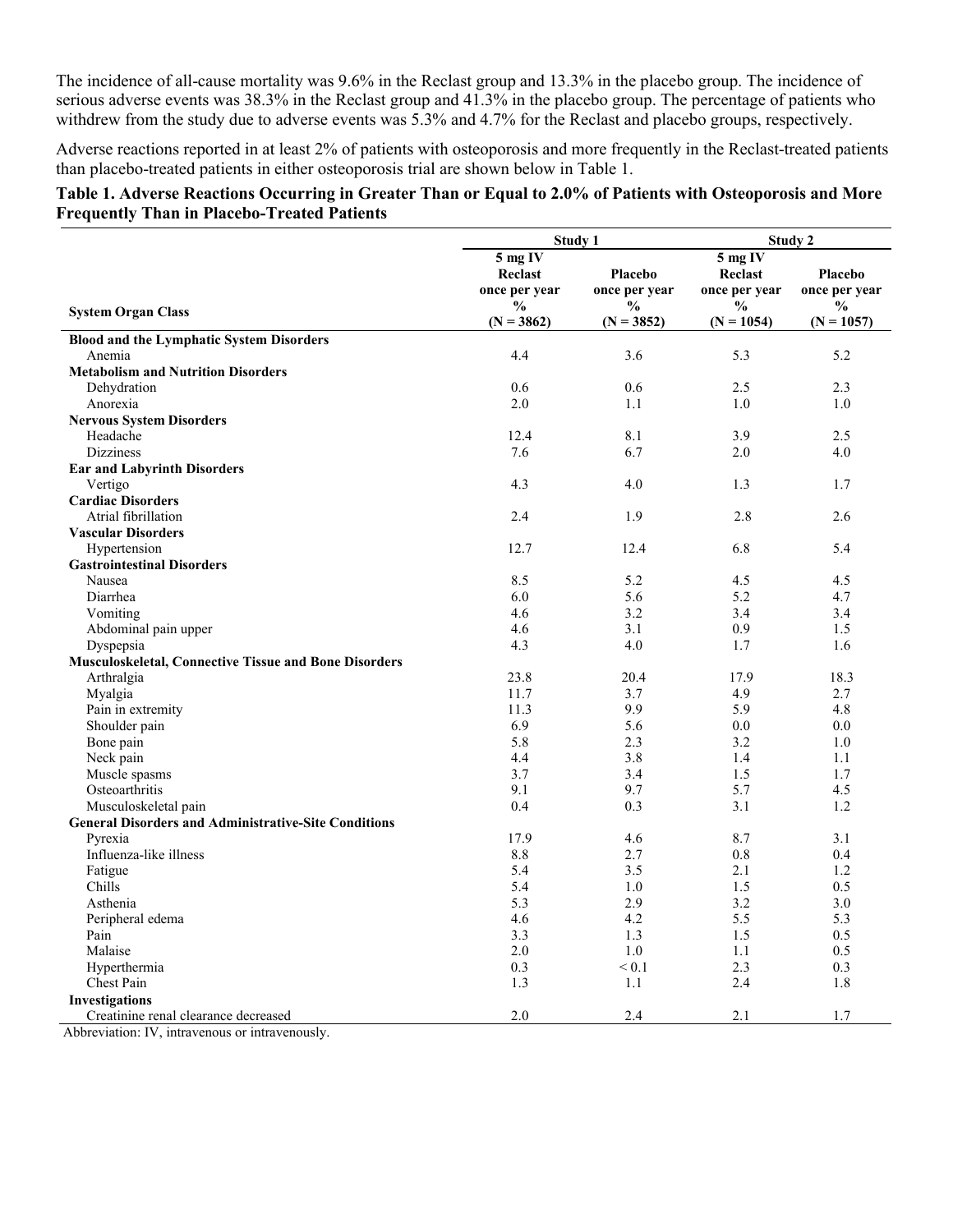#### *Renal Impairment*

Treatment with intravenous bisphosphonates, including zoledronic acid, has been associated with renal impairment manifested as deterioration in renal function (i.e., increased serum creatinine) and in rare cases, acute renal failure. In the clinical trial for postmenopausal osteoporosis, patients with baseline creatinine clearance less than 30 mL/min (based on actual body weight), urine dipstick greater than or equal to 2+ protein or increase in serum creatinine of greater than 0.5 mg/dL during the screening visits were excluded. The change in creatinine clearance (measured annually prior to dosing) and the incidence of renal failure and impairment was comparable for both the Reclast and placebo treatment groups over 3 years, including patients with creatinine clearance between 30-60 mL/min at baseline. Overall, there was a transient increase in serum creatinine observed within 10 days of dosing in 1.8% of Reclast-treated patients versus 0.8% of placebo-treated patients which resolved without specific therapy *[see Warnings and Precautions (5.3)]*.

#### *Acute Phase Reaction*

The signs and symptoms of acute phase reaction occurred in Study 1 following Reclast infusion, including fever (18%), myalgia (9%), flu-like symptoms (8%), headache (7%), and arthralgia (7%). The majority of these symptoms occurred within the first 3 days following the dose of Reclast and usually resolved within 3 days of onset but resolution could take up to 7-14 days. In Study 2, patients without a contraindication to acetaminophen were provided with a standard oral dose at the time of the IV infusion and instructed to use additional acetaminophen at home for the next 72 hours as needed. Reclast was associated with fewer signs and symptoms of a transient acute phase reaction in this trial: fever (7%) and arthralgia (3%). The incidence of these symptoms decreased with subsequent doses of Reclast.

### *Laboratory Findings*

In Study 1, in women with postmenopausal osteoporosis, approximately 0.2% of patients had notable declines of serum calcium levels (less than 7.5 mg/dL) following Reclast administration. No symptomatic cases of hypocalcemia were observed. In Study 2, following pre-treatment with vitamin D, no patients had treatment emergent serum calcium levels below 7.5 mg/dL.

#### *Injection-Site Reactions*

In the osteoporosis trials, local reactions at the infusion site, such as itching, redness and/or pain have been reported in 0% to 0.7% of patients following the administration of Reclast and 0% to 0.5% of patients following administration of placebo.

#### *Osteonecrosis of the Jaw*

In the postmenopausal osteoporosis trial, Study 1, in 7736 patients, after initiation of therapy, symptoms consistent with ONJ occurred in one patient treated with placebo and one patient treated with Reclast. Both cases resolved after appropriate treatment *[see Warnings and Precautions (5.4)]*. No reports of ONJ were reported in either treatment group in Study 2.

#### *Atrial Fibrillation*

In the postmenopausal osteoporosis trial, Study 1, adjudicated serious adverse events of atrial fibrillation in the zoledronic acid treatment group occurred in 1.3% of patients (50 out of 3862) compared to 0.4% (17 out of 3852) in the placebo group. The overall incidence of all atrial fibrillation adverse events in the zoledronic acid treatment group was reported in 2.5% of patients (96 out of 3862) in the Reclast group vs. 1.9% of patients (75 out of 3852) in the placebo group. Over 90% of these events in both treatment groups occurred more than a month after the infusion. In an ECG sub-study, ECG measurements were performed on a subset of 559 patients before and 9 to 11 days after treatment. There was no difference in the incidence of atrial fibrillation between treatment groups suggesting these events were not related to the acute infusions. In Study 2, adjudicated serious adverse events of atrial fibrillation in the zoledronic acid treatment group occurred in 1.0% of patients (11 out of 1054) compared to 1.2% (13 out of 1057) in the placebo group demonstrating no difference between treatment groups.

#### *Ocular Adverse Events*

Cases of iritis/uveitis/episcleritis/conjunctivitis have been reported in patients treated with bisphosphonates, including zoledronic acid. In the osteoporosis trials, 1 (less than  $0.1\%$ ) to 9 (0.2%) patients treated with Reclast and 0 (0%) to 1 (less than 0.1%) patient treated with placebo developed iritis/uveitis/episcleritis.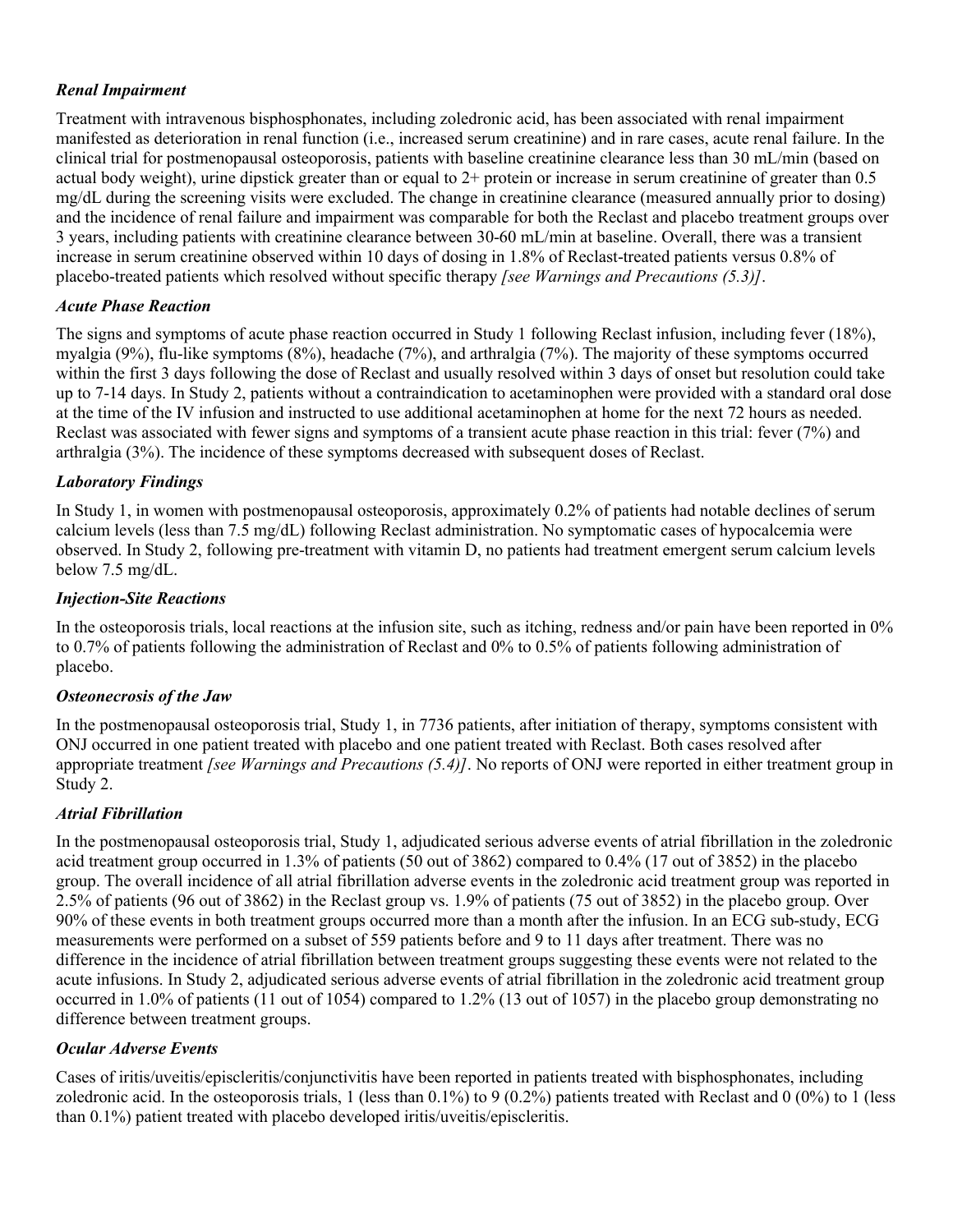### **Prevention of Osteoporosis in Postmenopausal Women**

The safety of Reclast in postmenopausal women with osteopenia (low bone mass) was assessed in a 2-year randomized, multi-center, double-blind, placebo-controlled study of 581 postmenopausal women aged greater than or equal to 45 years. Patients were randomized to one of three treatment groups: (1) Reclast given at randomization and Month 12 ( $n = 198$ ); (2) Reclast given at randomization and placebo at Month 12 ( $n = 181$ ); and (3) placebo given at randomization and Month 12 (n = 202). Reclast was administered as a single 5 mg dose in 100 mL solution infused over at least 15 minutes. All women received 500 to 1200 mg elemental calcium plus 400 to 800 international units vitamin D supplementation per day.

The incidence of serious adverse events was similar for subjects given (1) Reclast at randomization and at Month 12 (10.6%), (2) Reclast at randomization and placebo given at Month 12 (9.4%), and (3) placebo at randomization and at Month 12 (11.4%). The percentages of patients who withdrew from the study due to adverse events were 7.1%, 7.2%, and 3.0% in the two Reclast groups and placebo group, respectively. Adverse reactions reported in at least 2% of patients with osteopenia and more frequently in the Reclast-treated patients than placebo-treated patients are shown in Table 2.

| $(n = 198)$<br>$(n = 181)$<br>$(n = 202)$<br><b>System Organ Class</b><br><b>Metabolism and nutrition Disorders</b><br>2.0<br>Anorexia<br>0.6<br>0.0<br><b>Nervous system Disorders</b><br>Headache<br>14.6<br>20.4<br>11.4<br>3.5<br><b>Dizziness</b><br>7.6<br>6.1<br>5.6<br>2.2<br>2.0<br>Hypoesthesia<br><b>Ear and Labyrinth Disorders</b><br>2.0<br>1.7<br>1.0<br>Vertigo<br><b>Vascular Disorders</b><br>5.1<br>8.3<br>Hypertension<br>6.9<br><b>Gastrointestinal Disorders</b><br>17.7<br>11.6<br>7.9<br>Nausea<br>8.1<br>7.9<br>Diarrhea<br>6.6<br>7.6<br>5.0<br>4.5<br>Vomiting<br>7.1<br>6.6<br>5.0<br>Dyspepsia<br>8.6<br>Abdominal pain*<br>6.6<br>7.9<br>Constipation<br>6.6<br>7.2<br>6.9<br>Abdominal discomfort<br>2.0<br>1.1<br>0.5<br>2.0<br>Abdominal distension<br>0.6<br>0.0<br><b>Skin and Subcutaneous Tissue Disorders</b><br>3.0<br>2.2<br>2.5<br>Rash<br><b>Musculoskeletal and Connective Tissue</b><br><b>Disorders</b><br>27.3<br>18.8<br>19.3<br>Arthralgia<br>19.2<br>22.7<br>6.9<br>Myalgia<br>18.2<br>16.6<br>Back pain<br>11.9<br>Pain in extremity<br>11.1<br>16.0<br>9.9<br>5.6<br>Muscle spasms<br>2.8<br>5.0<br>8.1<br>Musculoskeletal pain**<br>7.2<br>7.9<br>5.1<br>3.3<br>Bone pain<br>1.0<br>5.1<br>Neck pain<br>6.6<br>5.0<br>Arthritis<br>4.0<br>2.2<br>1.5<br>Joint stiffness<br>3.5<br>1.1<br>2.0<br>3.0<br>0.6<br>0.0<br>Joint swelling<br>2.0<br>Flank pain<br>0.6<br>$0.0\,$ |             | 5 mg IV Reclast<br>once per year<br>$\frac{0}{0}$ | 5 mg IV Reclast<br>once<br>$\frac{0}{0}$ | Placebo<br>once per year<br>$\frac{0}{0}$ |  |
|--------------------------------------------------------------------------------------------------------------------------------------------------------------------------------------------------------------------------------------------------------------------------------------------------------------------------------------------------------------------------------------------------------------------------------------------------------------------------------------------------------------------------------------------------------------------------------------------------------------------------------------------------------------------------------------------------------------------------------------------------------------------------------------------------------------------------------------------------------------------------------------------------------------------------------------------------------------------------------------------------------------------------------------------------------------------------------------------------------------------------------------------------------------------------------------------------------------------------------------------------------------------------------------------------------------------------------------------------------------------------------------------------------------------------------|-------------|---------------------------------------------------|------------------------------------------|-------------------------------------------|--|
|                                                                                                                                                                                                                                                                                                                                                                                                                                                                                                                                                                                                                                                                                                                                                                                                                                                                                                                                                                                                                                                                                                                                                                                                                                                                                                                                                                                                                                |             |                                                   |                                          |                                           |  |
|                                                                                                                                                                                                                                                                                                                                                                                                                                                                                                                                                                                                                                                                                                                                                                                                                                                                                                                                                                                                                                                                                                                                                                                                                                                                                                                                                                                                                                |             |                                                   |                                          |                                           |  |
|                                                                                                                                                                                                                                                                                                                                                                                                                                                                                                                                                                                                                                                                                                                                                                                                                                                                                                                                                                                                                                                                                                                                                                                                                                                                                                                                                                                                                                |             |                                                   |                                          |                                           |  |
|                                                                                                                                                                                                                                                                                                                                                                                                                                                                                                                                                                                                                                                                                                                                                                                                                                                                                                                                                                                                                                                                                                                                                                                                                                                                                                                                                                                                                                |             |                                                   |                                          |                                           |  |
|                                                                                                                                                                                                                                                                                                                                                                                                                                                                                                                                                                                                                                                                                                                                                                                                                                                                                                                                                                                                                                                                                                                                                                                                                                                                                                                                                                                                                                |             |                                                   |                                          |                                           |  |
|                                                                                                                                                                                                                                                                                                                                                                                                                                                                                                                                                                                                                                                                                                                                                                                                                                                                                                                                                                                                                                                                                                                                                                                                                                                                                                                                                                                                                                |             |                                                   |                                          |                                           |  |
|                                                                                                                                                                                                                                                                                                                                                                                                                                                                                                                                                                                                                                                                                                                                                                                                                                                                                                                                                                                                                                                                                                                                                                                                                                                                                                                                                                                                                                |             |                                                   |                                          |                                           |  |
|                                                                                                                                                                                                                                                                                                                                                                                                                                                                                                                                                                                                                                                                                                                                                                                                                                                                                                                                                                                                                                                                                                                                                                                                                                                                                                                                                                                                                                |             |                                                   |                                          |                                           |  |
|                                                                                                                                                                                                                                                                                                                                                                                                                                                                                                                                                                                                                                                                                                                                                                                                                                                                                                                                                                                                                                                                                                                                                                                                                                                                                                                                                                                                                                |             |                                                   |                                          |                                           |  |
|                                                                                                                                                                                                                                                                                                                                                                                                                                                                                                                                                                                                                                                                                                                                                                                                                                                                                                                                                                                                                                                                                                                                                                                                                                                                                                                                                                                                                                |             |                                                   |                                          |                                           |  |
|                                                                                                                                                                                                                                                                                                                                                                                                                                                                                                                                                                                                                                                                                                                                                                                                                                                                                                                                                                                                                                                                                                                                                                                                                                                                                                                                                                                                                                |             |                                                   |                                          |                                           |  |
|                                                                                                                                                                                                                                                                                                                                                                                                                                                                                                                                                                                                                                                                                                                                                                                                                                                                                                                                                                                                                                                                                                                                                                                                                                                                                                                                                                                                                                |             |                                                   |                                          |                                           |  |
|                                                                                                                                                                                                                                                                                                                                                                                                                                                                                                                                                                                                                                                                                                                                                                                                                                                                                                                                                                                                                                                                                                                                                                                                                                                                                                                                                                                                                                |             |                                                   |                                          |                                           |  |
|                                                                                                                                                                                                                                                                                                                                                                                                                                                                                                                                                                                                                                                                                                                                                                                                                                                                                                                                                                                                                                                                                                                                                                                                                                                                                                                                                                                                                                |             |                                                   |                                          |                                           |  |
|                                                                                                                                                                                                                                                                                                                                                                                                                                                                                                                                                                                                                                                                                                                                                                                                                                                                                                                                                                                                                                                                                                                                                                                                                                                                                                                                                                                                                                |             |                                                   |                                          |                                           |  |
|                                                                                                                                                                                                                                                                                                                                                                                                                                                                                                                                                                                                                                                                                                                                                                                                                                                                                                                                                                                                                                                                                                                                                                                                                                                                                                                                                                                                                                |             |                                                   |                                          |                                           |  |
|                                                                                                                                                                                                                                                                                                                                                                                                                                                                                                                                                                                                                                                                                                                                                                                                                                                                                                                                                                                                                                                                                                                                                                                                                                                                                                                                                                                                                                |             |                                                   |                                          |                                           |  |
|                                                                                                                                                                                                                                                                                                                                                                                                                                                                                                                                                                                                                                                                                                                                                                                                                                                                                                                                                                                                                                                                                                                                                                                                                                                                                                                                                                                                                                |             |                                                   |                                          |                                           |  |
|                                                                                                                                                                                                                                                                                                                                                                                                                                                                                                                                                                                                                                                                                                                                                                                                                                                                                                                                                                                                                                                                                                                                                                                                                                                                                                                                                                                                                                |             |                                                   |                                          |                                           |  |
|                                                                                                                                                                                                                                                                                                                                                                                                                                                                                                                                                                                                                                                                                                                                                                                                                                                                                                                                                                                                                                                                                                                                                                                                                                                                                                                                                                                                                                |             |                                                   |                                          |                                           |  |
|                                                                                                                                                                                                                                                                                                                                                                                                                                                                                                                                                                                                                                                                                                                                                                                                                                                                                                                                                                                                                                                                                                                                                                                                                                                                                                                                                                                                                                |             |                                                   |                                          |                                           |  |
|                                                                                                                                                                                                                                                                                                                                                                                                                                                                                                                                                                                                                                                                                                                                                                                                                                                                                                                                                                                                                                                                                                                                                                                                                                                                                                                                                                                                                                |             |                                                   |                                          |                                           |  |
|                                                                                                                                                                                                                                                                                                                                                                                                                                                                                                                                                                                                                                                                                                                                                                                                                                                                                                                                                                                                                                                                                                                                                                                                                                                                                                                                                                                                                                |             |                                                   |                                          |                                           |  |
|                                                                                                                                                                                                                                                                                                                                                                                                                                                                                                                                                                                                                                                                                                                                                                                                                                                                                                                                                                                                                                                                                                                                                                                                                                                                                                                                                                                                                                |             |                                                   |                                          |                                           |  |
|                                                                                                                                                                                                                                                                                                                                                                                                                                                                                                                                                                                                                                                                                                                                                                                                                                                                                                                                                                                                                                                                                                                                                                                                                                                                                                                                                                                                                                |             |                                                   |                                          |                                           |  |
|                                                                                                                                                                                                                                                                                                                                                                                                                                                                                                                                                                                                                                                                                                                                                                                                                                                                                                                                                                                                                                                                                                                                                                                                                                                                                                                                                                                                                                |             |                                                   |                                          |                                           |  |
|                                                                                                                                                                                                                                                                                                                                                                                                                                                                                                                                                                                                                                                                                                                                                                                                                                                                                                                                                                                                                                                                                                                                                                                                                                                                                                                                                                                                                                |             |                                                   |                                          |                                           |  |
|                                                                                                                                                                                                                                                                                                                                                                                                                                                                                                                                                                                                                                                                                                                                                                                                                                                                                                                                                                                                                                                                                                                                                                                                                                                                                                                                                                                                                                |             |                                                   |                                          |                                           |  |
|                                                                                                                                                                                                                                                                                                                                                                                                                                                                                                                                                                                                                                                                                                                                                                                                                                                                                                                                                                                                                                                                                                                                                                                                                                                                                                                                                                                                                                |             |                                                   |                                          |                                           |  |
|                                                                                                                                                                                                                                                                                                                                                                                                                                                                                                                                                                                                                                                                                                                                                                                                                                                                                                                                                                                                                                                                                                                                                                                                                                                                                                                                                                                                                                |             |                                                   |                                          |                                           |  |
|                                                                                                                                                                                                                                                                                                                                                                                                                                                                                                                                                                                                                                                                                                                                                                                                                                                                                                                                                                                                                                                                                                                                                                                                                                                                                                                                                                                                                                |             |                                                   |                                          |                                           |  |
|                                                                                                                                                                                                                                                                                                                                                                                                                                                                                                                                                                                                                                                                                                                                                                                                                                                                                                                                                                                                                                                                                                                                                                                                                                                                                                                                                                                                                                |             |                                                   |                                          |                                           |  |
|                                                                                                                                                                                                                                                                                                                                                                                                                                                                                                                                                                                                                                                                                                                                                                                                                                                                                                                                                                                                                                                                                                                                                                                                                                                                                                                                                                                                                                |             |                                                   |                                          |                                           |  |
|                                                                                                                                                                                                                                                                                                                                                                                                                                                                                                                                                                                                                                                                                                                                                                                                                                                                                                                                                                                                                                                                                                                                                                                                                                                                                                                                                                                                                                |             |                                                   |                                          |                                           |  |
|                                                                                                                                                                                                                                                                                                                                                                                                                                                                                                                                                                                                                                                                                                                                                                                                                                                                                                                                                                                                                                                                                                                                                                                                                                                                                                                                                                                                                                |             |                                                   |                                          |                                           |  |
|                                                                                                                                                                                                                                                                                                                                                                                                                                                                                                                                                                                                                                                                                                                                                                                                                                                                                                                                                                                                                                                                                                                                                                                                                                                                                                                                                                                                                                |             |                                                   |                                          |                                           |  |
|                                                                                                                                                                                                                                                                                                                                                                                                                                                                                                                                                                                                                                                                                                                                                                                                                                                                                                                                                                                                                                                                                                                                                                                                                                                                                                                                                                                                                                | Pain in jaw | 2.0                                               | 3.9                                      | 2.5                                       |  |

#### **Table 2. Adverse Reactions Occurring in Greater Than or Equal to 2% of Patients with Osteopenia and More Frequently Than in Placebo-Treated Patients**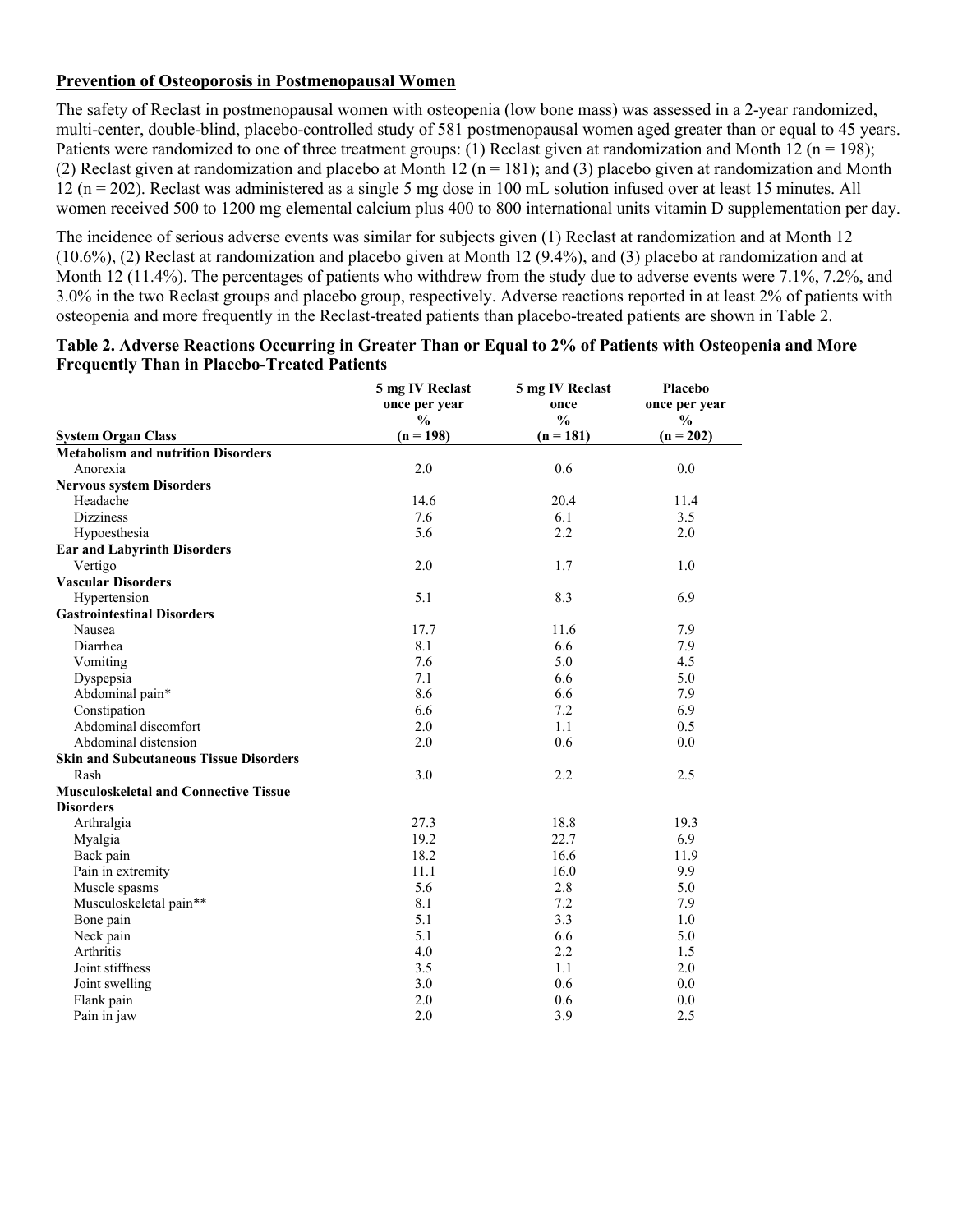#### **General Disorders and Administration-Site**

| <b>Conditions</b>      |      |      |     |
|------------------------|------|------|-----|
| Pain                   | 24.2 | 14.9 | 3.5 |
| Pyrexia                | 21.7 | 21.0 | 4.5 |
| Chills                 | 18.2 | 18.2 | 3.0 |
| Fatigue                | 14.6 | 9.9  | 4.0 |
| Asthenia               | 6.1  | 2.8  | 1.0 |
| Peripheral edema       | 5.6  | 3.9  | 3.5 |
| Non-cardiac chest pain | 3.5  | 7.7  | 3.0 |
| Influenza-like illness | 1.5  | 3.3  | 2.0 |
| Malaise                | 1.0  | 2.2  | 0.5 |

Abbreviation: IV, intravenous or intravenously.

\*Combined abdominal pain, abdominal pain upper, and abdominal pain lower as one Adverse Drug Reaction (ADR).

\*\*Combined musculoskeletal pain and musculoskeletal chest pain as one ADR.

#### *Ocular Adverse Events*

Cases of iritis/uveitis/episcleritis/conjunctivitis have been reported in patients treated with bisphosphonates, including zoledronic acid. In the osteoporosis prevention trial,  $4(1.1\%)$  patients treated with Reclast and  $0(0\%)$  patients treated with placebo developed iritis/uveitis.

#### *Acute Phase Reaction*

In patients given Reclast at randomization and placebo at Month 12, Reclast was associated with signs and symptoms of an acute phase reaction: myalgia (20.4%), fever (19.3%), chills (18.2%), pain (13.8%), headache (13.3%), fatigue (8.3%), arthralgia (6.1%), pain in extremity (3.9%), influenza-like illness (3.3%), and back pain (1.7%), which occurred within the first 3 days following the dose of Reclast. The majority of these symptoms were mild to moderate and resolved within 3 days of the event onset but resolution could take up to 7-14 days.

#### **Osteoporosis in Men**

The safety of Reclast in men with osteoporosis or osteoporosis secondary to hypogonadism was assessed in a two year randomized, multicenter, double-blind, active controlled group study of 302 men aged 25 to 86 years. One hundred fifty three (153) patients were exposed to Reclast administered once annually with a 5 mg dose in 100 mL infused over 15 minutes for up to a total of two doses, and 148 patients were exposed to a commercially-available oral weekly bisphosphonate (active control) for up to two years. All participants received 1000 mg of elemental calcium plus 800 to 1000 international units of vitamin D supplementation per day.

The incidence of all-cause mortality (one in each group) and serious adverse events were similar between the Reclast and active control treatment groups. The percentage of patients experiencing at least one adverse event was comparable between the Reclast and active control groups, with the exception of a higher incidence of post-dose symptoms in the Reclast group that occurred within 3 days after infusion. The overall safety and tolerability of Reclast was similar to the active control.

Adverse reactions reported in at least 2% of men with osteoporosis and more frequently in the Reclast-treated patients than the active control-treated patients and either (1) not reported in the postmenopausal osteoporosis treatment trial or (2) reported more frequently in the trial of osteoporosis in men are presented in Table 3. Therefore, Table 3 should be viewed in conjunction with Table 1.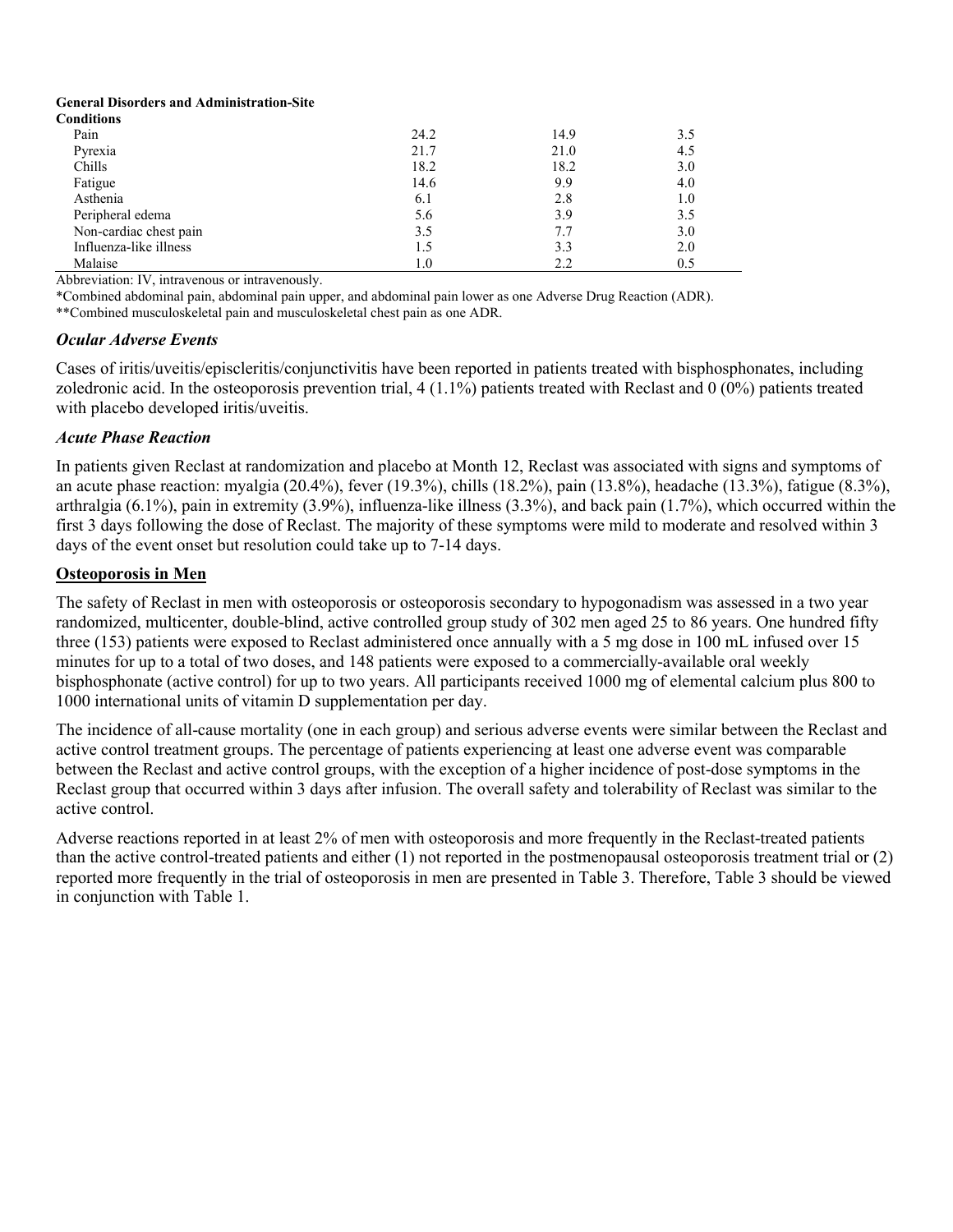|                                                        | 5 mg IV Reclast | <b>Active Control</b> |
|--------------------------------------------------------|-----------------|-----------------------|
|                                                        | once per year   | once weekly           |
| <b>System Organ Class</b>                              | $\frac{0}{0}$   | $\frac{0}{0}$         |
|                                                        | $(N = 153)$     | $(N = 148)$           |
| <b>Nervous System Disorders</b>                        |                 |                       |
| Headache                                               | 15.0            | 6.1                   |
| Lethargy                                               | 3.3             | 1.4                   |
| <b>Eye Disorders</b>                                   |                 |                       |
| Eye pain                                               | 2.0             | 0.0                   |
| <b>Cardiac Disorders</b>                               |                 |                       |
| Atrial fibrillation                                    | 3.3             | 2.0                   |
| Palpitations                                           | 2.6             | 0.0                   |
| <b>Respiratory, Thoracic and Mediastinal Disorders</b> |                 |                       |
| Dyspnea                                                | 6.5             | 4.7                   |
| Abdominal pain*                                        | 7.9             | 4.1                   |
| <b>Skin and Subcutaneous Tissue Disorders</b>          |                 |                       |
| Hyperhidrosis                                          | 2.6             | 2.0                   |
| Musculoskeletal, Connective Tissue and Bone            |                 |                       |
| <b>Disorders</b>                                       |                 |                       |
| Myalgia                                                | 19.6            | 6.8                   |
| Musculoskeletal pain**                                 | 12.4            | 10.8                  |
| Musculoskeletal stiffness                              | 4.6             | 0.0                   |
| <b>Renal and Urinary Disorders</b>                     |                 |                       |
| Blood creatinine increased                             | 2.0             | 0.7                   |
| <b>General Disorders and Administrative-Site</b>       |                 |                       |
| <b>Conditions</b>                                      |                 |                       |
| Fatigue                                                | 17.6            | 6.1                   |
| Pain                                                   | 11.8            | 4.1                   |
| Chills                                                 | 9.8             | 2.7                   |
| Influenza-like illness                                 | 9.2             | 2.0                   |
| Malaise                                                | 7.2             | 0.7                   |
| Acute phase reaction                                   | 3.9             | 0.0                   |
| <b>Investigations</b>                                  |                 |                       |
| C-reactive protein increased                           | 4.6             | 1.4                   |

**Table 3: Adverse Reactions Occurring in Greater Than or Equal to 2% of Men with Osteoporosis and More Frequently in the Reclast-Treated Patients Than the Active Control-Treated Patients and Either (1) Not Reported in the Postmenopausal Osteoporosis Treatment Trial or (2) Reported More Frequently in This Trial** 

Abbreviation: IV, intravenous or intravenously.

\*Combined abdominal pain, abdominal pain upper, and abdominal pain lower as one Adverse Drug Reaction (ADR).

\*\*Combined musculoskeletal pain and musculoskeletal chest pain as one ADR.

#### *Renal Impairment*

Creatinine clearance was measured annually prior to dosing and changes in long-term renal function over 24 months were comparable in the Reclast and active control groups *[see Warnings and Precautions (5.3)]*.

#### *Acute Phase Reaction*

Reclast was associated with signs and symptoms of an acute phase reaction: myalgia (17.1%), fever (15.7%), fatigue (12.4%), arthralgia (11.1%), pain (10.5%), chills (9.8%), headache (9.8%), influenza-like illness (8.5%), malaise (5.2%), and back pain (3.3%), which occurred within the first 3 days following the dose of Reclast. The majority of these symptoms were mild to moderate and resolved within 3 days of the event onset but resolution could take up to 7-14 days. The incidence of these symptoms decreased with subsequent doses of Reclast.

#### *Atrial Fibrillation*

The incidence of all atrial fibrillation adverse events in the Reclast treatment group was 3.3% (5 out of 153) compared to 2.0% (3 out of 148) in the active control group. However, there were no patients with adjudicated serious adverse events of atrial fibrillation in the Reclast treatment group.

#### *Laboratory Findings*

There were no patients who had treatment emergent serum calcium levels below 7.5 mg/dL.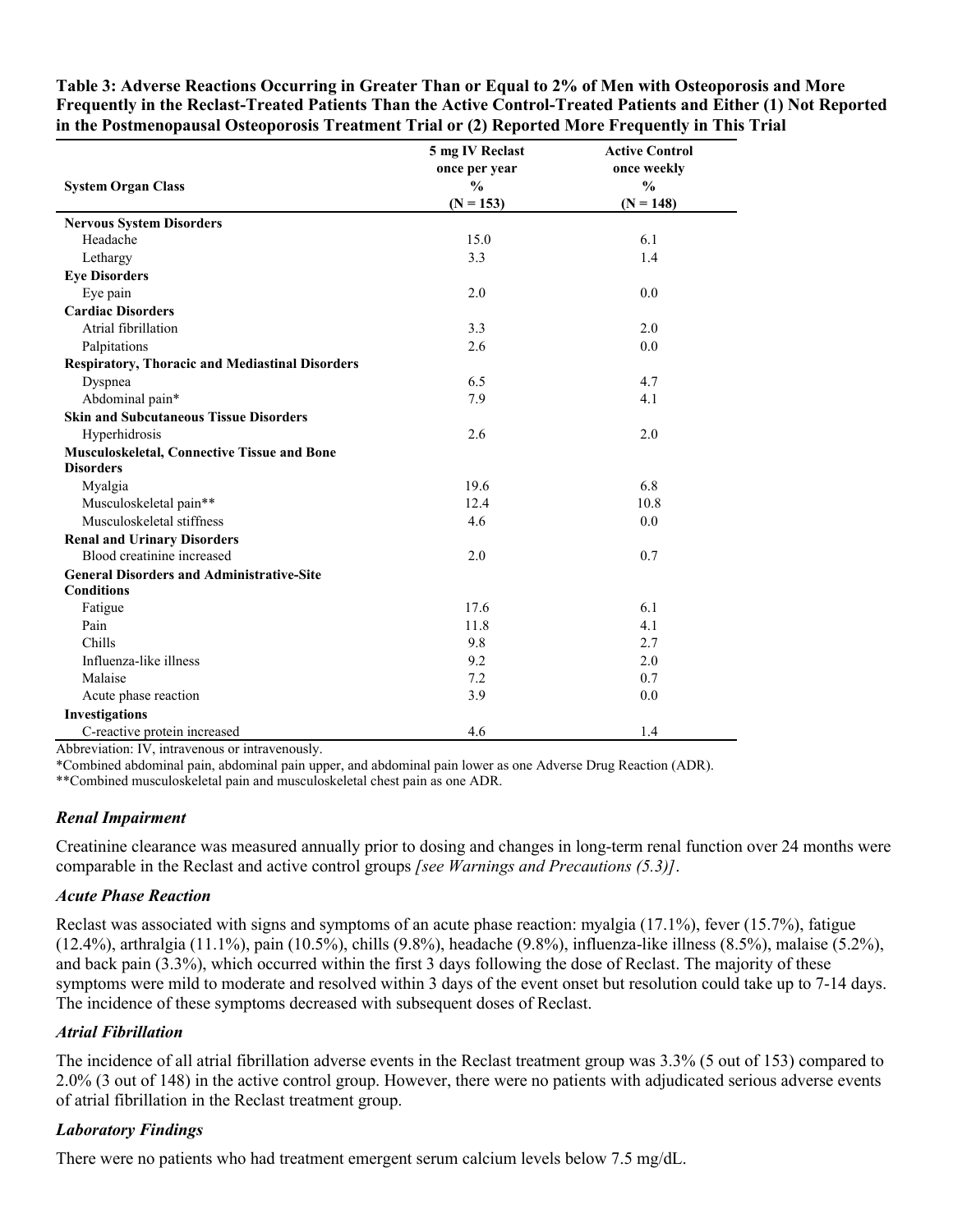#### *Injection-Site Reactions*

There were 4 patients (2.6%) on Reclast vs. 2 patients (1.4%) on active control with local-site reactions.

#### *Osteonecrosis of the Jaw*

In this trial, there were no cases of ONJ *[see Warnings and Precautions (5.4)]*.

#### **Glucocorticoid-Induced Osteoporosis**

The safety of Reclast in men and women in the treatment and prevention of glucocorticoid-induced osteoporosis was assessed in a randomized, multicenter, double-blind, active controlled, stratified study of 833 men, and women aged 18 to 85 years treated with greater than or equal to 7.5 mg/day oral prednisone (or equivalent). Patients were stratified according to the duration of their pre-study corticosteroid therapy: less than or equal to 3 months prior to randomization (prevention subpopulation), and greater than 3 months prior to randomization (treatment subpopulation).

The duration of the trial was one year with 416 patients exposed to Reclast administered once as a single 5 mg dose in 100 mL infused over 15 minutes, and 417 patients exposed to a commercially-available oral daily bisphosphonate (active control) for one year. All participants received 1000 mg of elemental calcium plus 400 to 1000 international units of vitamin D supplementation per day.

The incidence of all-cause mortality was similar between treatment groups: 0.9% in the Reclast group and 0.7% in the active control group. The incidence of serious adverse events was similar between the Reclast treatment and prevention groups, 18.4% and 18.1%, respectively, and the active control treatment and prevention groups, 19.8% and 16.0%, respectively. The percentage of subjects who withdrew from the study due to adverse events was 2.2% in the Reclast group vs. 1.4% in the active control group. The overall safety and tolerability were similar between Reclast and active control groups with the exception of a higher incidence of post-dose symptoms in the Reclast group that occurred within 3 days after infusion. The overall safety and tolerability profile of Reclast in glucocorticoid-induced osteoporosis was similar to the adverse events reported in the Reclast postmenopausal osteoporosis clinical trial.

Adverse reactions reported in at least 2% of patients that were either not reported in the postmenopausal osteoporosis treatment trial or reported more frequently in the treatment and prevention of glucocorticoid-induced osteoporosis trial included the following: abdominal pain (Reclast 7.5%; active control 5.0%), and musculoskeletal pain (Reclast 3.1%; active control 1.7%). Other musculoskeletal events included back pain (Reclast 4.3%, active control 6.2%), bone pain (Reclast 3.1%, active control 2.2%), and pain in the extremity (Reclast 3.1%, active control 1.2%). In addition, the following adverse events occurred more frequently than in the postmenopausal osteoporosis trial: nausea (Reclast 9.6%; active control 8.4%), and dyspepsia (Reclast 5.5%; active control 4.3%).

#### *Renal Impairment*

Renal function measured prior to dosing and at the end of the 12-month study was comparable in the Reclast and active control groups *[see Warnings and Precautions (5.3)]*.

#### *Acute Phase Reaction*

Reclast was associated with signs and symptoms of a transient acute phase reaction that was similar to that seen in the Reclast postmenopausal osteoporosis clinical trial.

#### *Atrial Fibrillation*

The incidence of atrial fibrillation adverse events was 0.7% (3 of 416) in the Reclast group compared to no adverse events in the active control group. All subjects had a prior history of atrial fibrillation and no cases were adjudicated as serious adverse events. One patient had atrial flutter in the active control group.

#### *Laboratory Findings*

There were no patients who had treatment emergent serum calcium levels below 7.5 mg/dL.

#### *Injection-Site Reactions*

There were no local reactions at the infusion site.

#### *Osteonecrosis of the Jaw*

In this trial there were no cases of ONJ *[see Warnings and Precautions (5.4)]*.

#### **Paget's Disease of Bone**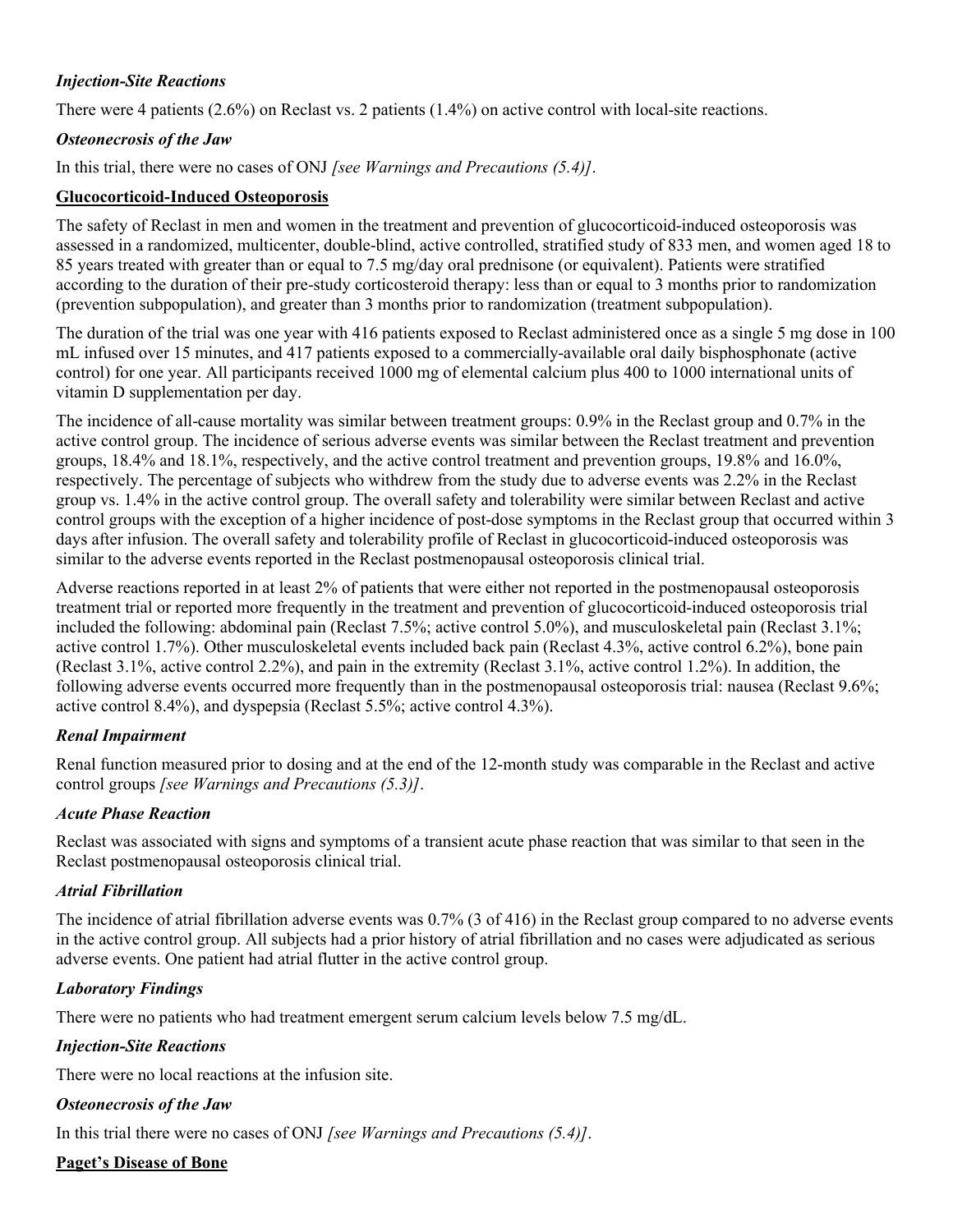In the Paget's disease trials, two 6-month, double-blind, comparative, multinational studies of 349 men, and women aged greater than 30 years with moderate to severe disease and with confirmed Paget's disease of bone, 177 patients were exposed to Reclast and 172 patients exposed to risedronate. Reclast was administered once as a single 5 mg dose in 100 mL solution infused over at least 15 minutes. Risedronate was given as an oral daily dose of 30 mg for 2 months.

The incidence of serious adverse events was 5.1% in the Reclast group and 6.4% in the risedronate group. The percentage of patients who withdrew from the study due to adverse events was 1.7% and 1.2% for the Reclast and risedronate groups, respectively.

Adverse reactions occurring in at least 2% of the Paget's patients receiving Reclast (single 5 mg intravenous infusion) or risedronate (30 mg oral daily dose for 2 months) over a 6-month study period are listed by system organ class in Table 4.

#### **Table 4. Adverse Reactions Reported in at Least 2% of Paget's Patients Receiving Reclast (Single 5 mg Intravenous Infusion) or Risedronate (Oral 30 mg Daily for 2 Months) Over a 6-Month Follow-up Period**

|                                                             | 5 mg IV Reclast | 30 mg/day x 2 Months risedronate |
|-------------------------------------------------------------|-----------------|----------------------------------|
|                                                             | $\frac{0}{0}$   | $\frac{0}{0}$                    |
| <b>System Organ Class</b>                                   | $(N = 177)$     | $(N = 172)$                      |
| <b>Infections and Infestations</b>                          |                 |                                  |
| Influenza                                                   | 7               | 5                                |
| <b>Metabolism and Nutrition Disorders</b>                   |                 |                                  |
| Hypocalcemia                                                | 3               | 1                                |
| Anorexia                                                    | $\overline{2}$  | $\overline{c}$                   |
| <b>Nervous System Disorders</b>                             |                 |                                  |
| Headache                                                    | 11              | 10                               |
| <b>Dizziness</b>                                            | 9               | 4                                |
| Lethargy                                                    | 5               | 1                                |
| Paresthesia                                                 | 2               | $\mathbf{0}$                     |
| <b>Respiratory, Thoracic and Mediastinal Disorders</b>      |                 |                                  |
| Dyspnea                                                     | 5               | 1                                |
| <b>Gastrointestinal Disorders</b>                           |                 |                                  |
| Nausea                                                      | 9               | 6                                |
| Diarrhea                                                    | 6               | 6                                |
| Constipation                                                | 6               | 5                                |
| Dyspepsia                                                   | 5               | Δ                                |
| Abdominal distension                                        | $\overline{c}$  |                                  |
| Abdominal pain                                              | $\overline{c}$  | $\overline{c}$                   |
| Vomiting                                                    | $\overline{c}$  | $\boldsymbol{2}$                 |
| Abdominal pain upper                                        | $\mathbf{1}$    | $\overline{2}$                   |
| <b>Skin and Subcutaneous Tissue Disorders</b>               |                 |                                  |
| Rash                                                        | 3               | $\overline{2}$                   |
| Musculoskeletal, Connective Tissue and Bone Disorders       |                 |                                  |
| Arthralgia                                                  | 9               | 11                               |
| Bone pain                                                   | 9               | 5                                |
| Myalgia                                                     | 7               | $\overline{4}$                   |
| Back pain                                                   | 4               | 7                                |
| Musculoskeletal stiffness                                   | $\overline{c}$  | $\mathbf{1}$                     |
| <b>General Disorders and Administrative-Site Conditions</b> |                 |                                  |
| Influenza-like illness                                      | 11              | 6                                |
| Pyrexia                                                     | 9               | 2                                |
| Fatigue                                                     | 8               | 4                                |
| Rigors                                                      | 8               |                                  |
| Pain                                                        | 5               | 4                                |
| Peripheral edema                                            | 3               |                                  |
| Asthenia                                                    | $\overline{c}$  |                                  |

Abbreviation: IV, intravenous or intravenously.

## *Laboratory Findings*

In the Paget's disease trials, early, transient decreases in serum calcium and phosphate levels were observed. Approximately 21% of patients had serum calcium levels less than 8.4 mg/dL 9-11 days following Reclast administration.

## *Renal Impairment*

In clinical trials in Paget's disease, there were no cases of renal deterioration following a single 5 mg 15-minute infusion *[see Warnings and Precautions (5.3)]*.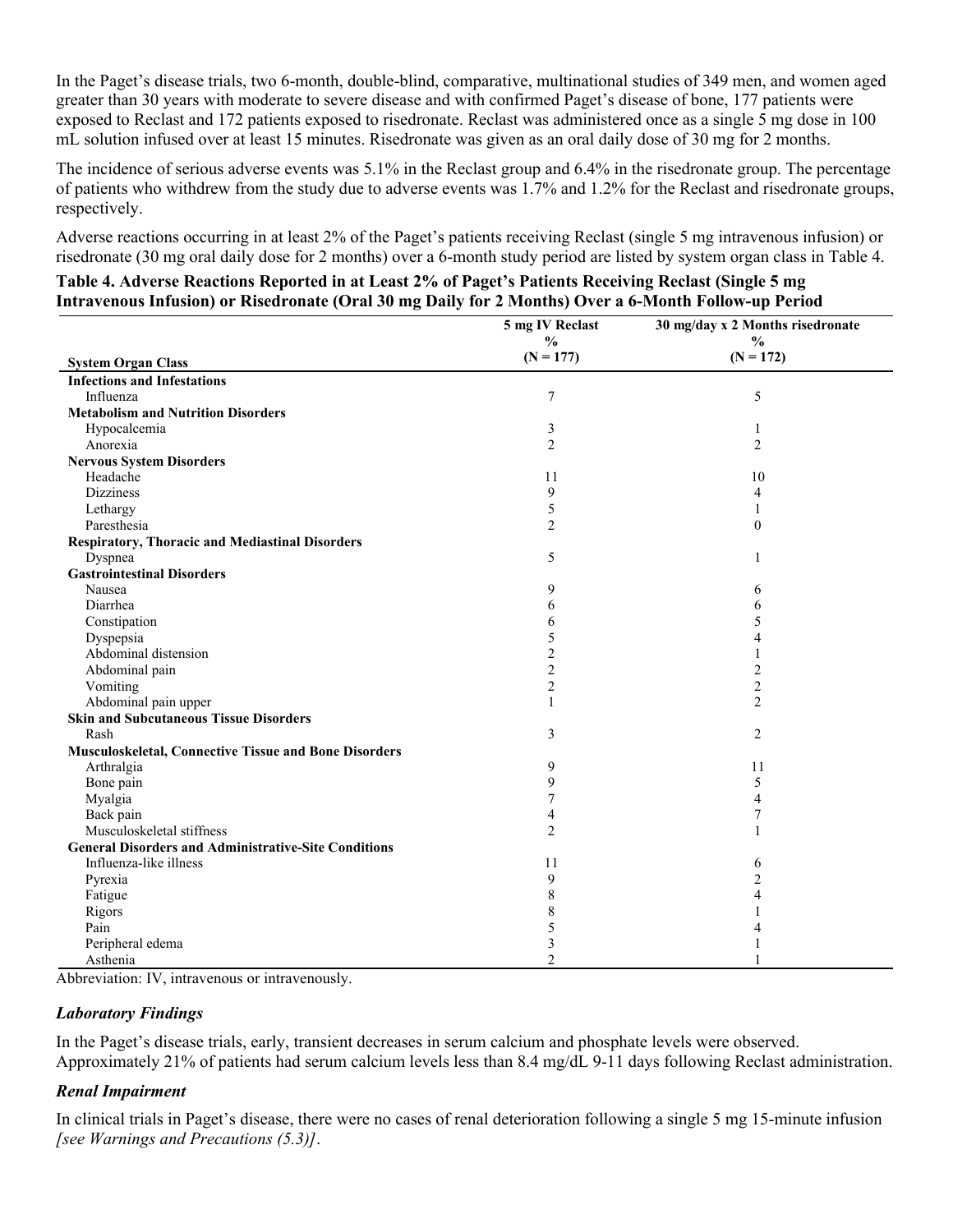#### <span id="page-12-0"></span>*Acute Phase Reaction*

The signs and symptoms of acute phase reaction (influenza-like illness, pyrexia, myalgia, arthralgia, and bone pain) were reported in 25% of patients in the Reclast-treated group compared to 8% in the risedronate-treated group. Symptoms usually occur within the first 3 days following Reclast administration. The majority of these symptoms resolved within 4 days of onset.

#### *Osteonecrosis of the Jaw*

Osteonecrosis of the jaw has been reported with zoledronic acid *[see Warnings and Precautions (5.4)]*.

#### **6.2 Post-Marketing Experience**

Because these reactions are reported voluntarily from a population of uncertain size, it is not always possible to reliably estimate their frequency or establish a causal relationship to drug exposure.

The following adverse reactions have been identified during post approval use of Reclast:

#### *Acute Phase Reactions*

Fever, headache, flu-like symptoms, nausea, vomiting, diarrhea, arthralgia, and myalgia. Symptoms may be significant and lead to dehydration.

#### *Acute Renal Failure*

Acute renal failure requiring hospitalization and/or dialysis or with a fatal outcome have been rarely reported. Increased serum creatinine was reported in patients with 1) underlying renal disease, 2) dehydration secondary to fever, sepsis, gastrointestinal losses, or diuretic therapy, or 3) other risk factors, such as advanced age, or concomitant nephrotoxic drugs in the post-infusion period. Transient rise in serum creatinine can be correctable with intravenous fluids.

#### *Allergic Reactions*

Allergic reactions with intravenous zoledronic acid, including anaphylactic reaction/shock, urticaria, angioedema, Stevens-Johnson syndrome, toxic epidermal necrolysis, and bronchoconstriction have been reported.

#### *Asthma Exacerbations*

Asthma exacerbations have been reported*.*

#### *Hypocalcemia*

Hypocalcemia has been reported.

#### *Hypophosphatemia*

Hypophosphatemia has been reported.

#### *Osteonecrosis of the Jaw*

Osteonecrosis of the jaw has been reported.

#### *Osteonecrosis of Other Bones*

Cases of osteonecrosis of other bones (including femur, hip, knee, ankle, wrist and humerus) have been reported; causality has not been determined in the population treated with Reclast.

#### *Ocular Adverse Events*

Cases of the following events have been reported: conjunctivitis, iritis, iridocyclitis, uveitis, episcleritis, scleritis, and orbital inflammation/edema.

#### *Other*

Hypotension in patients with underlying risk factors has been reported.

#### **7 DRUG INTERACTIONS**

No *in vivo* drug interaction studies have been performed for Reclast. *In vitro* and *ex vivo* studies showed low affinity of zoledronic acid for the cellular components of human blood. *In vitro* mean zoledronic acid protein binding in human plasma ranged from 28% at 200 ng/mL to 53% at 50 ng/mL. *In vivo* studies showed that zoledronic acid is not metabolized, and is excreted into the urine as the intact drug.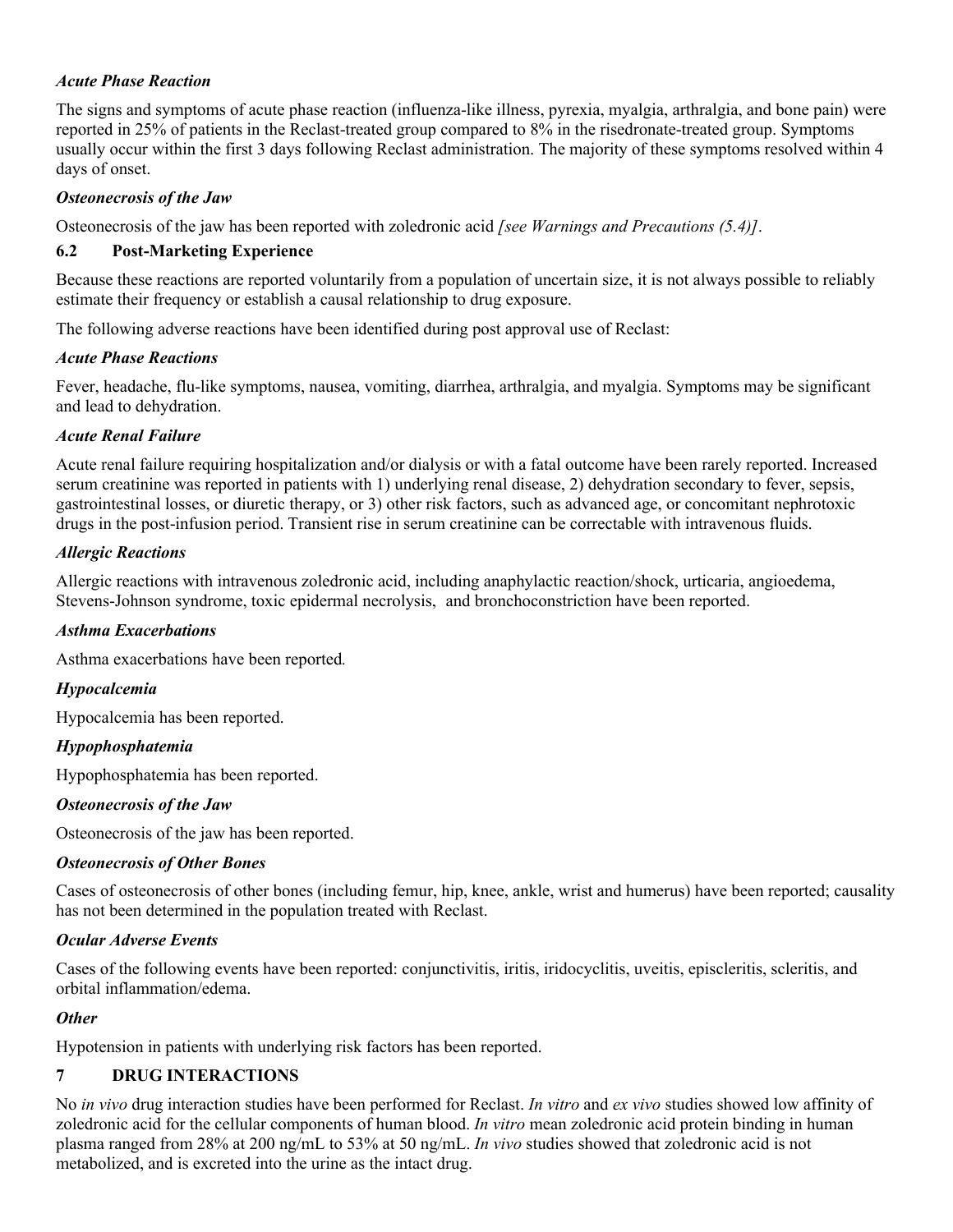## <span id="page-13-0"></span>**7.1 Aminoglycosides**

Caution is advised when bisphosphonates, including zoledronic acid, are administered with aminoglycosides, since these agents may have an additive effect to lower serum calcium level for prolonged periods. This effect has not been reported in zoledronic acid clinical trials.

### **7.2 Loop Diuretics**

Caution should also be exercised when Reclast is used in combination with loop diuretics due to an increased risk of hypocalcemia.

### **7.3 Nephrotoxic Drugs**

Caution is indicated when Reclast is used with other potentially nephrotoxic drugs, such as nonsteroidal antiinflammatory drugs (NSAIDs).

### **7.4 Drugs Primarily Excreted by the Kidney**

Renal impairment has been observed following the administration of zoledronic acid in patients with preexisting renal compromise or other risk factors *[see Warnings and Precautions (5.3)]*. In patients with renal impairment, the exposure to concomitant medications that are primarily renally excreted (e.g., digoxin) may increase. Consider monitoring serum creatinine in patients at risk for renal impairment who are taking concomitant medications that are primarily excreted by the kidney.

## **8 USE IN SPECIFIC POPULATIONS**

### **8.1 Pregnancy**

#### Risk Summary

Available data on the use of Reclast in pregnant women are insufficient to inform a drug-associated risk of adverse maternal or fetal outcomes. Discontinue Reclast when pregnancy is recognized.

In animal reproduction studies, daily subcutaneous administration of zoledronic acid to pregnant rats during organogenesis resulted in increases in fetal skeletal, visceral, and external malformations, decreases in postimplantation survival, and decreases in viable fetuses and fetal weight starting at doses equivalent to 2 times the recommended human 5 mg intravenous dose (based on AUC). Subcutaneous administration of zoledronic acid to rabbits during organogenesis did not cause adverse fetal effects at up to 0.4 times the human 5 mg intravenous dose (based on body surface area, mg/m<sup>2</sup>), but resulted in maternal mortality and abortion associated with hypocalcemia starting at doses equivalent to 0.04 times the human 5 mg intravenous dose. Subcutaneous dosing of female rats from before mating through gestation and lactation and allowed to deliver caused maternal dystocia and periparturient mortality, increases in stillbirths and neonatal deaths, and reduced pup body weight starting at doses equivalent to 0.1 times the human 5 mg intravenous dose (based on AUC) (*see Data*).

Bisphosphonates are incorporated into the bone matrix, from which they are gradually released over a period of years. The amount of bisphosphonate incorporated into adult bone, and available for release into the systemic circulation is directly related to the dose and duration of bisphosphonate use. Consequently, based on the mechanism of action of bisphosphonates, there is a potential risk of fetal harm, predominantly skeletal, if a woman becomes pregnant after completing a course of bisphosphonate therapy. The impact of variables, such as time between cessation of bisphosphonate therapy to conception, the particular bisphosphonate used, and the route of administration (intravenous versus oral) on the risk has not been studied.

The estimated background risk of major birth defects and miscarriage for the indicated populations is unknown. All pregnancies have a background risk of birth defects, loss, or other adverse outcomes. In the U.S. general population, the estimated background risks of major birth defects and miscarriage in clinically recognized pregnancies is 2%-4% and 15%-20%, respectively.

#### Data

## *Animal Data*

In pregnant rats given daily subcutaneous doses of zoledronic acid of 0.1, 0.2, or 0.4 mg/kg during organogenesis, fetal skeletal, visceral, and external malformations, increases in pre-and post-implantation loss, and decreases in viable fetuses and fetal weight were observed at 0.2 and 0.4 mg/kg/day (equivalent to 2 and 4 times the human 5 mg intravenous dose, based on AUC). Adverse fetal skeletal effects at 0.4 mg/kg/day (4 times the human 5 mg dose) included unossified or incompletely ossified bones, thickened, curved or shortened bones, wavy ribs, and shortened jaw. Other adverse fetal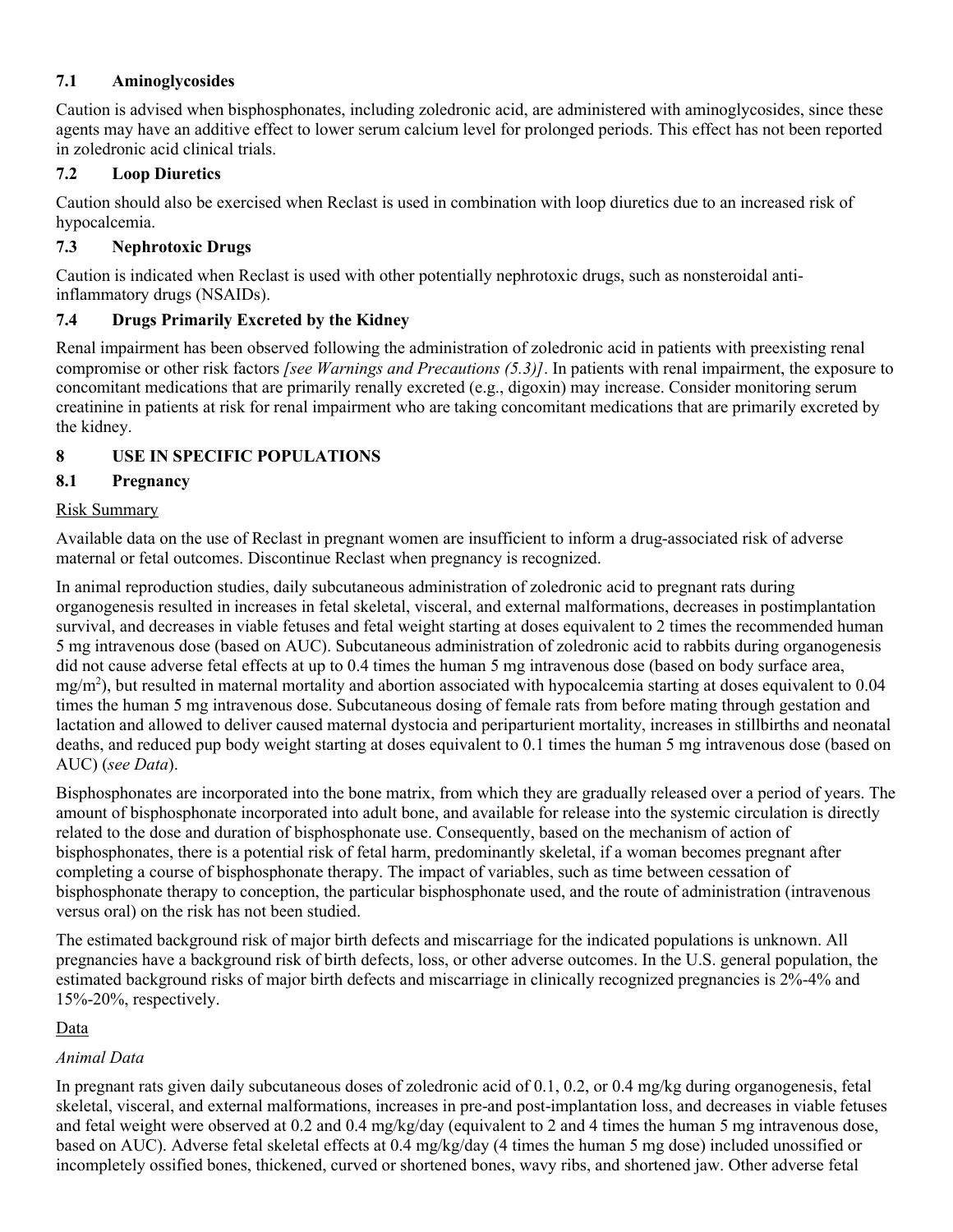<span id="page-14-0"></span>effects at this dose included reduced lens, rudimentary cerebellum, reduction or absence of liver lobes, reduction of lung lobes, vessel dilation, cleft palate, and edema. Skeletal variations were observed in all groups starting at 0.1 mg/kg/day (1.2 times the human 5 mg dose). Signs of maternal toxicity, including reduced body weight and food consumption were observed at 0.4 mg/kg/day (4 times the human 5 mg dose).

In pregnant rabbits given daily subcutaneous doses of zoledronic acid of 0.01, 0.03, or 0.1 mg/kg during gestation, no adverse fetal effects were observed up to 0.1 mg/kg/day (0.4 times the human 5 mg intravenous dose, based on body surface area, mg/m<sup>2</sup>). Maternal mortality and abortion were observed in all dose groups (starting at 0.04 times the human 5 mg dose). Adverse maternal effects were associated with drug-induced hypocalcemia.

In female rats given daily subcutaneous doses of 0.01, 0.03, or 0.1 mg/kg, beginning 15 days before mating and continuing through gestation, parturition and lactation, dystocia and periparturient mortality were observed in pregnant rats allowed to deliver starting at 0.01 mg/kg/day (0.1 times the human 5 mg intravenous dose, based on AUC). Also, there was an increase in stillbirths and a decrease in neonate survival starting at 0.03 mg/kg/day (0.3 times the human 5 mg dose), while the number of viable newborns and pup body weight on postnatal Day 7 were decreased at 0.1 mg/kg/day (equivalent to the human 5 mg dose). Maternal and neonatal deaths were considered related to drug-induced periparturient hypocalcemia.

### **8.2 Lactation**

### Risk Summary

There are no data on the presence of zoledronic acid in human milk, the effects on the breast-fed infant, or the effects on milk production. The developmental and health benefits of breastfeeding should be considered along with the mother's clinical need for Reclast and any potential adverse effects on the breast-fed child from Reclast, or from the underlying maternal condition.

### **8.3 Females and Males of Reproductive Potential**

### Infertility

There are no data available in humans. Female fertility may be impaired based on animal studies demonstrating adverse effects of Reclast on fertility parameters *[see Nonclinical Toxicology (13.1)]*.

## **8.4 Pediatric Use**

Reclast is not indicated for use in children.

The safety and effectiveness of zoledronic acid was studied in a one-year active controlled trial of 152 pediatric subjects (74 receiving zoledronic acid). The enrolled population was subjects with severe osteogenesis imperfecta, aged 1 to 17 years, 55% male, 84% Caucasian, with a mean lumbar spine BMD of 0.431 gm/cm<sup>2</sup>, which is 2.7 standard deviations below the mean for age-matched controls (BMD Z-score of -2.7). At one year, increases in BMD were observed in the zoledronic acid treatment group. However, changes in BMD in individual patients with severe osteogenesis imperfecta did not necessarily correlate with the risk for fracture or the incidence or severity of chronic bone pain. The adverse events observed with zoledronic acid use in children did not raise any new safety findings beyond those previously seen in adults treated for Paget's disease of bone and treatment of osteoporosis, including ONJ and renal impairment. However, adverse reactions seen more commonly in pediatric patients included pyrexia (61%), arthralgia (26%), hypocalcemia (22%), and headache (22%). These reactions, excluding arthralgia, occurred most frequently within three days after the first infusion and became less common with repeat dosing. No cases of ONJ or renal impairment were observed in this study. Because of long-term retention in bone, Reclast should only be used in children if the potential benefit outweighs the potential risk.

Plasma zoledronic acid concentration data was obtained from 10 patients with severe osteogenesis imperfecta (4 in the age group of 3 to 8 years and 6 in the age group of 9 to 17 years) infused with 0.05 mg/kg dose over 30 minutes. Mean  $C_{\text{max}}$ and  $AUC_{(0-last)}$  was 167 ng/mL and 220 ng.h/mL, respectively. The plasma concentration time profile of zoledronic acid in pediatric patients represent a multi-exponential decline, as observed in adult cancer patients at an approximately equivalent mg/kg dose.

## **8.5 Geriatric Use**

The combined osteoporosis trials included 4863 Reclast-treated patients who were at least 65 years of age, while 2101 patients were at least 75 years old. No overall differences in efficacy or safety were observed between patients under 75 years of age with those at least 75 years of age, except that the acute phase reactions occurred less frequently in the older patients.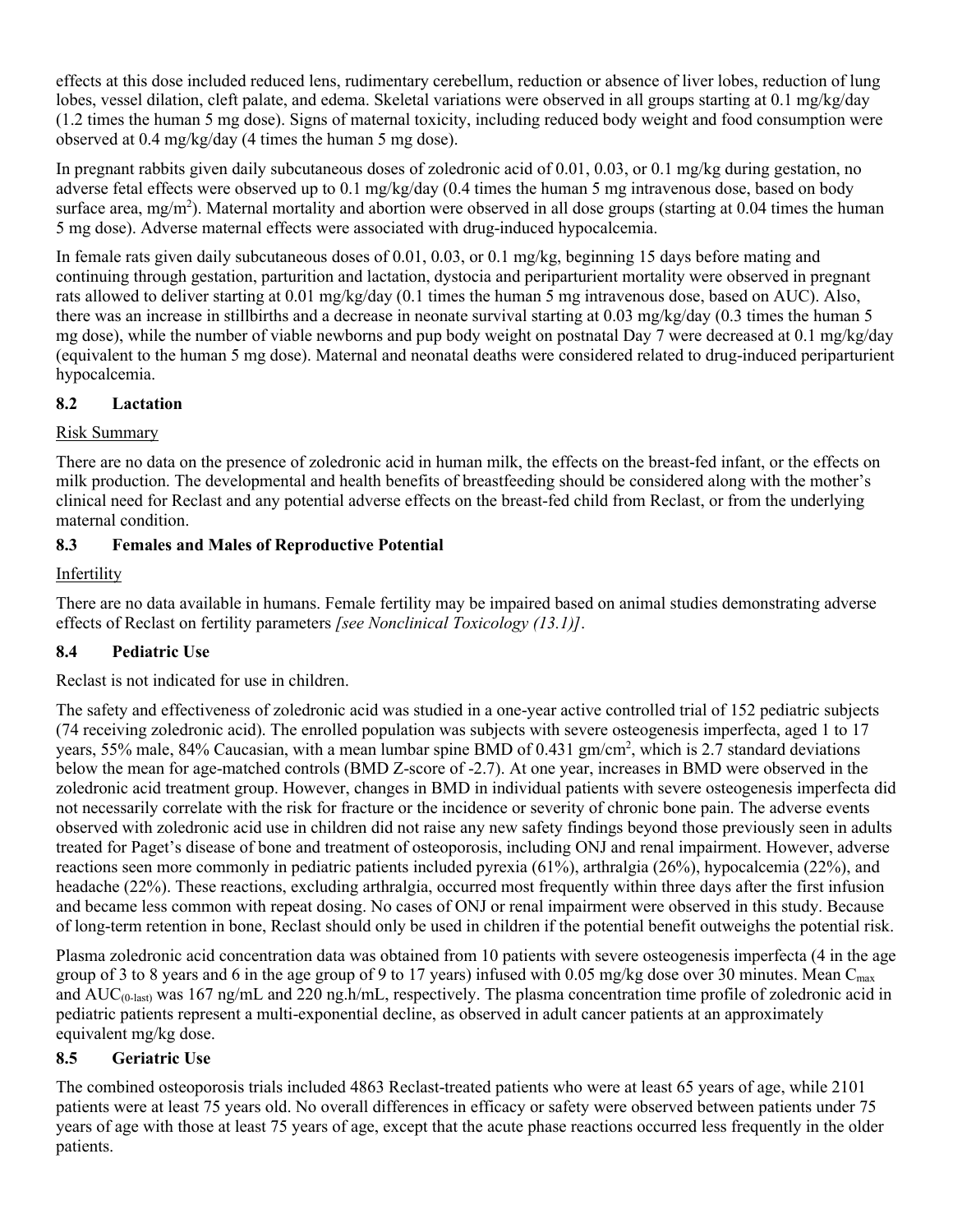<span id="page-15-0"></span>Of the patients receiving Reclast in the osteoporosis study in men, glucocorticoid-induced osteoporosis, and Paget's disease studies, 83, 116, and 132 patients, respectively were 65 years of age or over, while 24, 29, and 68 patients, respectively were at least 75 years of age.

However, because decreased renal function occurs more commonly in the elderly, special care should be taken to monitor renal function.

## **8.6 Renal Impairment**

Reclast is contraindicated in patients with creatinine clearance less than 35 mL/min and in those with evidence of acute renal impairment. There are no safety or efficacy data to support the adjustment of the Reclast dose based on baseline renal function. Therefore, no dosage adjustment is required in patients with a creatinine clearance of greater than or equal to 35 mL/min *[see Warnings and Precautions (5.3), Clinical Pharmacology (12.3)]*. Risk of acute renal failure may increase with underlying renal disease and dehydration secondary to fever, sepsis, gastrointestinal losses, diuretic therapy, advanced age, etc. *[see Adverse Reactions (6.2)]*.

## **8.7 Hepatic Impairment**

Reclast is not metabolized in the liver. No clinical data are available for use of Reclast in patients with hepatic impairment.

## **10 OVERDOSAGE**

Clinical experience with acute overdosage of zoledronic acid (Reclast) solution for intravenous infusion is limited. Patients who have received doses higher than those recommended should be carefully monitored. Overdosage may cause clinically significant renal impairment, hypocalcemia, hypophosphatemia, and hypomagnesemia. Clinically relevant reductions in serum levels of calcium, phosphorus, and magnesium should be corrected by intravenous administration of calcium gluconate, potassium or sodium phosphate, and magnesium sulfate, respectively.

Single doses of Reclast should not exceed 5 mg and the duration of the intravenous infusion should be no less than 15 minutes *[see Dosage and Administration (2)]*.

## **11 DESCRIPTION**

Reclast contains zoledronic acid, a bisphosphonic acid which is an inhibitor of osteoclastic bone resorption. Zoledronic acid is designated chemically as (1-Hydroxy-2-imidazol-1-yl-phosphonoethyl) phosphonic acid monohydrate and its structural formula is:



Zoledronic acid monohydrate is a white crystalline powder. Its molecular formula is  $C_5H_{10}N_2O_7P_2 \cdot H_2O$  and a molar mass of 290.1 g/mol. Zoledronic acid monohydrate is highly soluble in 0.1N sodium hydroxide solution, sparingly soluble in water and 0.1N hydrochloric acid, and practically insoluble in organic solvents. The pH of the Reclast solution for infusion is approximately 6.0-7.0.

Reclast Injection is available as a sterile solution in bottles for intravenous infusion. One bottle with 100 mL solution contains 5.330 mg of zoledronic acid monohydrate, equivalent to 5 mg zoledronic acid on an anhydrous basis.

*Inactive Ingredients*: 4950 mg of mannitol, USP; and 30 mg of sodium citrate, USP.

## **12 CLINICAL PHARMACOLOGY**

## **12.1 Mechanism of Action**

Reclast is a bisphosphonate and acts primarily on bone. It is an inhibitor of osteoclast-mediated bone resorption.

The selective action of bisphosphonates on bone is based on their high affinity for mineralized bone. Intravenously administered zoledronic acid rapidly partitions to bone and localizes preferentially at sites of high bone turnover. The main molecular target of zoledronic acid in the osteoclast is the enzyme farnesyl pyrophosphate synthase. The relatively long duration of action of zoledronic acid is attributable to its high binding affinity to bone mineral.

## **12.2 Pharmacodynamics**

In the osteoporosis treatment trial, the effect of Reclast treatment on markers of bone resorption (serum beta-Ctelopeptides [b-CTx]) and bone formation (bone specific alkaline phosphatase [BSAP], serum N-terminal propeptide of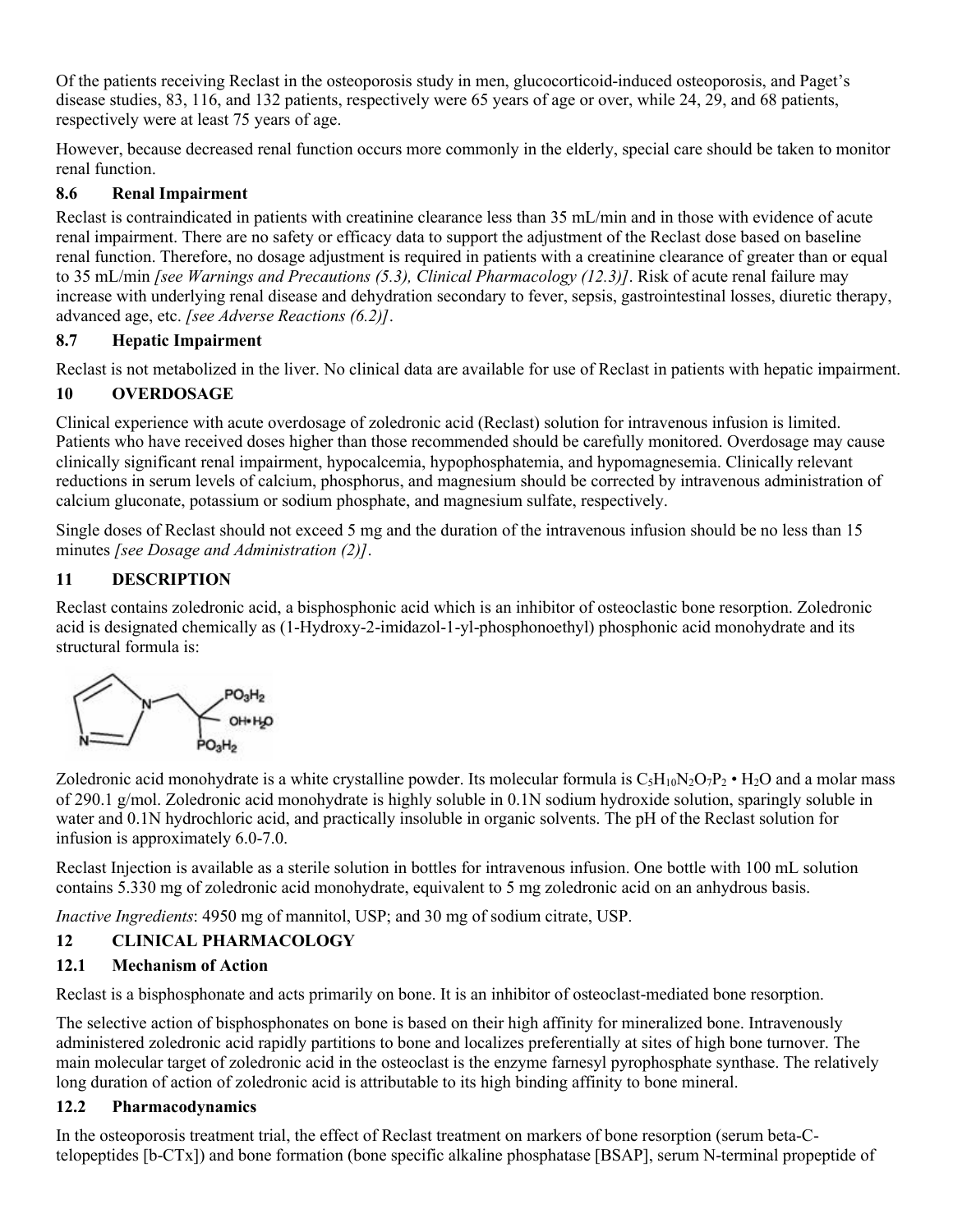<span id="page-16-0"></span>type I collagen [P1NP]) was evaluated in patients (subsets ranging from 517 to 1246 patients) at periodic intervals. Treatment with a 5 mg annual dose of Reclast reduces bone turnover markers to the pre-menopausal range with an approximate 55% reduction in b-CTx, a 29% reduction in BSAP and a 52% reduction in P1NP over 36 months. There was no progressive reduction of bone turnover markers with repeated annual dosing.

### **12.3 Pharmacokinetics**

Pharmacokinetic data in patients with osteoporosis and Paget's disease of bone are not available.

*Distribution*: Single or multiple (every 28 days) 5-minute or 15-minute infusions of 2, 4, 8, or 16 mg zoledronic acid were given to 64 patients with cancer and bone metastases. The post-infusion decline of zoledronic acid concentrations in plasma was consistent with a triphasic process showing a rapid decrease from peak concentrations at end-of-infusion to less than 1% of C<sub>max</sub> 24 hours post infusion with population half-lives of t<sub>1/2α</sub> 0.24 hour and t<sub>1/2β</sub> 1.87 hours for the early disposition phases of the drug. The terminal elimination phase of zoledronic acid was prolonged, with very low concentrations in plasma between Days 2 and 28 post infusion, and a terminal elimination half-life  $t_{1/2\gamma}$  of 146 hours. The area under the plasma concentration versus time curve  $(AUC_{0-24h})$  of zoledronic acid was dose proportional from 2 to 16 mg. The accumulation of zoledronic acid measured over three cycles was low, with mean AUC<sub>0-24h</sub> ratios for cycles 2 and 3 versus 1 of  $1.13 \pm 0.30$  and  $1.16 \pm 0.36$ , respectively.

*In vitro* and *ex vivo* studies showed low affinity of zoledronic acid for the cellular components of human blood. *In vitro* mean zoledronic acid protein binding in human plasma ranged from 28% at 200 ng/mL to 53% at 50 ng/mL.

*Metabolism:* Zoledronic acid does not inhibit human P450 enzymes *in vitro*. Zoledronic acid does not undergo biotransformation *in vivo*. In animal studies, less than 3% of the administered intravenous dose was found in the feces, with the balance either recovered in the urine or taken up by bone, indicating that the drug is eliminated intact via the kidney. Following an intravenous dose of 20 nCi <sup>14</sup>C-zoledronic acid in a patient with cancer and bone metastases, only a single radioactive species with chromatographic properties identical to those of parent drug was recovered in urine, which suggests that zoledronic acid is not metabolized.

*Excretion:* In 64 patients with cancer and bone metastases on average  $(\pm SD)$  39  $\pm 16\%$  of the administered zoledronic acid dose was recovered in the urine within 24 hours, with only trace amounts of drug found in urine post Day 2. The cumulative percent of drug excreted in the urine over 0-24 hours was independent of dose. The balance of drug not recovered in urine over 0-24 hours, representing drug presumably bound to bone, is slowly released back into the systemic circulation, giving rise to the observed prolonged low plasma concentrations. The 0-24 hour renal clearance of zoledronic acid was  $3.7 \pm 2.0$  L/h.

Zoledronic acid clearance was independent of dose but dependent upon the patient's creatinine clearance. In a study in patients with cancer and bone metastases, increasing the infusion time of a 4 mg dose of zoledronic acid from 5 minutes  $(n = 5)$  to 15 minutes  $(n = 7)$  resulted in a 34% decrease in the zoledronic acid concentration at the end of the infusion ([mean  $\pm$  SD] 403  $\pm$  118 ng/mL vs. 264  $\pm$  86 ng/mL) and a 10% increase in the total AUC (378  $\pm$  116 ng x h/mL vs. 420  $\pm$ 218 ng x h/mL). The difference between the AUC means was not statistically significant.

## *Specific Populations*

*Pediatrics:* Reclast is not indicated for use in children *[see Pediatric Use (8.4)]*.

*Geriatrics:* The pharmacokinetics of zoledronic acid was not affected by age in patients with cancer and bone metastases whose age ranged from 38 years to 84 years.

*Race:* The pharmacokinetics of zoledronic acid was not affected by race in patients with cancer and bone metastases.

*Hepatic Impairment:* No clinical studies were conducted to evaluate the effect of hepatic impairment on the pharmacokinetics of zoledronic acid.

*Renal Impairment:* The pharmacokinetic studies conducted in 64 cancer patients represented typical clinical populations with normal to moderately-impaired renal function. Compared to patients with creatinine clearance greater than 80 mL/min ( $N = 37$ ), patients with creatinine clearance = 50-80 mL/min ( $N = 15$ ) showed an average increase in plasma AUC of 15%, whereas patients with creatinine clearance =  $30-50$  mL/min (N = 11) showed an average increase in plasma AUC of 43%. No dosage adjustment is required in patients with a creatinine clearance of greater than or equal to 35 mL/min. Reclast is contraindicated in patients with creatinine clearance less than 35 mL/min and in those with evidence of acute renal impairment due to an increased risk of renal failure *[see Contraindications (4), Warnings and Precautions (5.3), Use in Specific Populations (8.6)]*.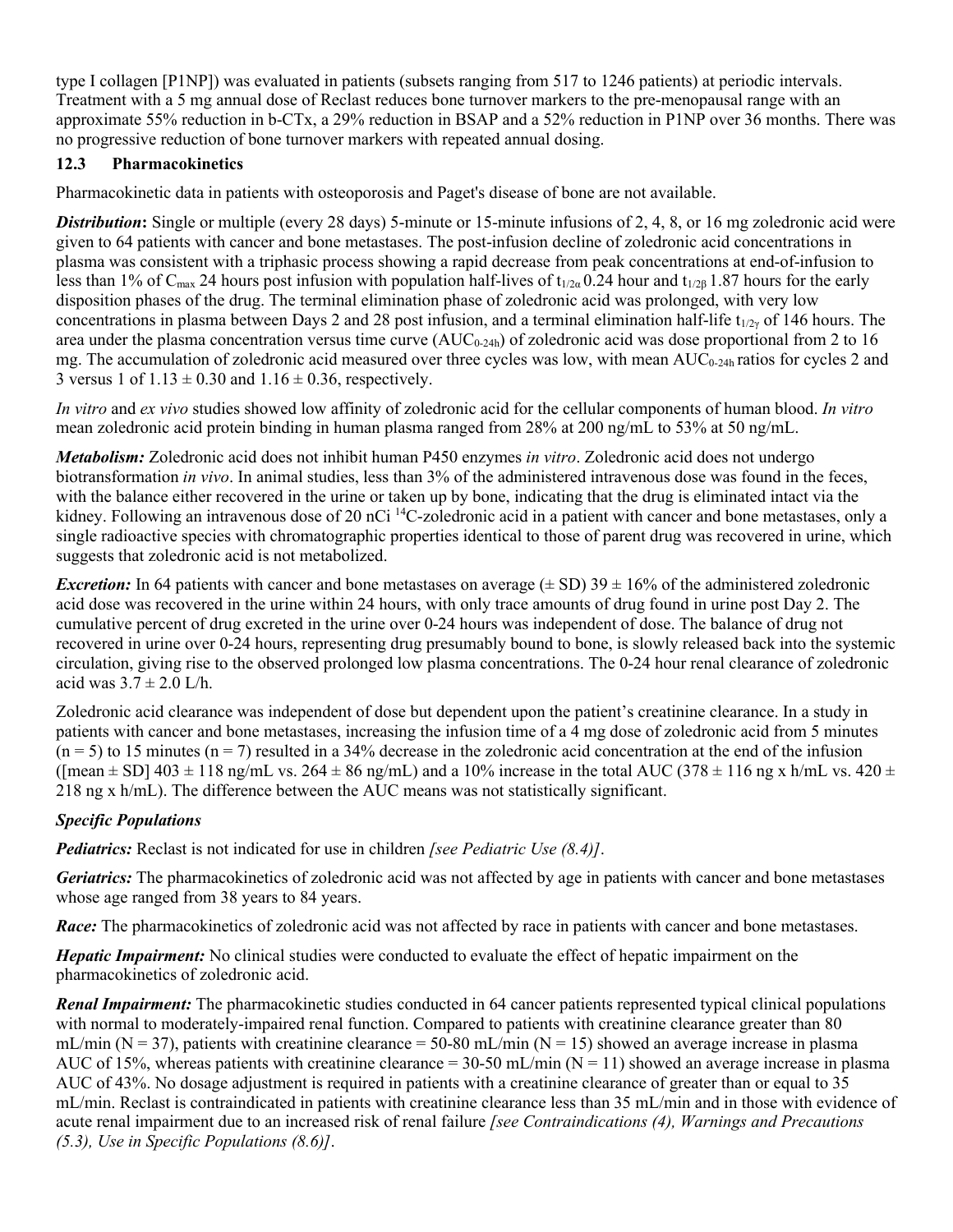### <span id="page-17-0"></span>**13 NONCLINICAL TOXICOLOGY**

### **13.1 Carcinogenesis, Mutagenesis, Impairment of Fertility**

*Carcinogenesis:* Lifetime carcinogenicity bioassays were conducted in mice and rats. Mice were given daily oral doses of zoledronic acid of 0.1, 0.5, or 2.0 mg/kg/day for 2 years. There was an increased incidence of Harderian gland adenomas in males and females in all treatment groups (starting at doses equivalent to 0.002 times the human 5 mg intravenous dose, based on body surface area, mg/m<sup>2</sup>). Rats were given daily oral doses of zoledronic acid of 0.1, 0.5, or 2.0 mg/kg/day for 2 years. No increased incidence of tumors was observed at any dose (up to 0.1 times the human intravenous dose of 5 mg, based on body surface area,  $mg/m^2$ ).

*Mutagenesis:* Zoledronic acid was not genotoxic in the Ames bacterial mutagenicity assay, in the Chinese hamster ovary cell assay, or in the Chinese hamster gene mutation assay, with or without metabolic activation. Zoledronic acid was not genotoxic in the *in vivo* rat micronucleus assay.

*Impairment of Fertility:* Female rats were given daily subcutaneous doses of zoledronic acid of 0.01, 0.03, or 0.1 mg/kg beginning 15 days before mating and continuing through gestation. Inhibition of ovulation and a decrease in the number of pregnant rats were observed at 0.1 mg/kg/day (equivalent to the human 5 mg intravenous dose, based on AUC). An increase in preimplantation loss and a decrease in the number of implantations and live fetuses were observed at 0.03 and 1 mg/kg/day (0.3 to 1 times the human 5 mg human intravenous dose).

### **13.2 Animal Pharmacology**

*Bone Safety Studies:* Zoledronic acid is a potent inhibitor of osteoclastic bone resorption. In the ovariectomized rat, single IV doses of zoledronic acid of 4-500 mcg/kg (0.1 to 3.5 times the human 5 mg intravenous dose, based on body surface area, mg/m<sup>2</sup>) suppressed bone turnover and protected against trabecular bone loss, cortical thinning and the reduction in vertebral and femoral bone strength in a dose-dependent manner. At a dose equivalent to human exposure at the 5 mg intravenous dose, the effect persisted for 8 months, which corresponds to approximately 8 remodeling cycles or 3 years in humans.

In ovariectomized rats and monkeys, weekly treatment with zoledronic acid dose-dependently suppressed bone turnover and prevented the decrease in cancellous and cortical BMD and bone strength, at yearly cumulative doses up to 3.5 times the human 5 mg intravenous dose, based on body surface area, mg/m<sup>2</sup>. Bone tissue was normal and there was no evidence of a mineralization defect, no accumulation of osteoid, and no woven bone.

## **14 CLINICAL STUDIES**

## **14.1 Treatment of Postmenopausal Osteoporosis**

**Study 1:** The efficacy and safety of Reclast in the treatment of postmenopausal osteoporosis was demonstrated in Study 1, a randomized, double-blind, placebo-controlled, multinational study of 7736 women aged 65 to 89 years (mean age of 73) with either: a femoral neck BMD T-score less than or equal to -1.5 and at least two mild or one moderate existing vertebral fracture(s); or a femoral neck BMD T-score less than or equal to -2.5 with or without evidence of an existing vertebral fracture(s). Women were stratified into two groups: Stratum I: no concomitant use of osteoporosis therapy or Stratum II: baseline concomitant use of osteoporosis therapies, which included calcitonin, raloxifene, tamoxifen, and hormone replacement therapy, but excluded other bisphosphonates.

Women enrolled in Stratum I (n = 5661) were evaluated annually for incidence of vertebral fractures. All women (Strata I and II) were evaluated for the incidence of hip and other clinical fractures. Reclast was administered once a year for three consecutive years, as a single 5 mg dose in 100 mL solution infused over at least 15 minutes, for a total of three doses. All women received 1000 to 1500 mg of elemental calcium plus 400 to 1200 international units of vitamin D supplementation per day.

The two primary efficacy variables were the incidence of morphometric vertebral fractures at 3 years and the incidence of hip fractures over a median duration of 3 years. The diagnosis of an incident vertebral fracture was based on both qualitative diagnosis by the radiologist and quantitative morphometric criterion. The morphometric criterion required the dual occurrence of 2 events: a relative height ratio or relative height reduction in a vertebral body of at least 20%, together with at least a 4 mm absolute decrease in height.

## *Effect on Vertebral Fractures*

Reclast significantly decreased the incidence of new vertebral fractures at one, two, and three years as shown in Table 5.

#### **Table 5. Proportion of Patients with New Morphometric Vertebral Fractures**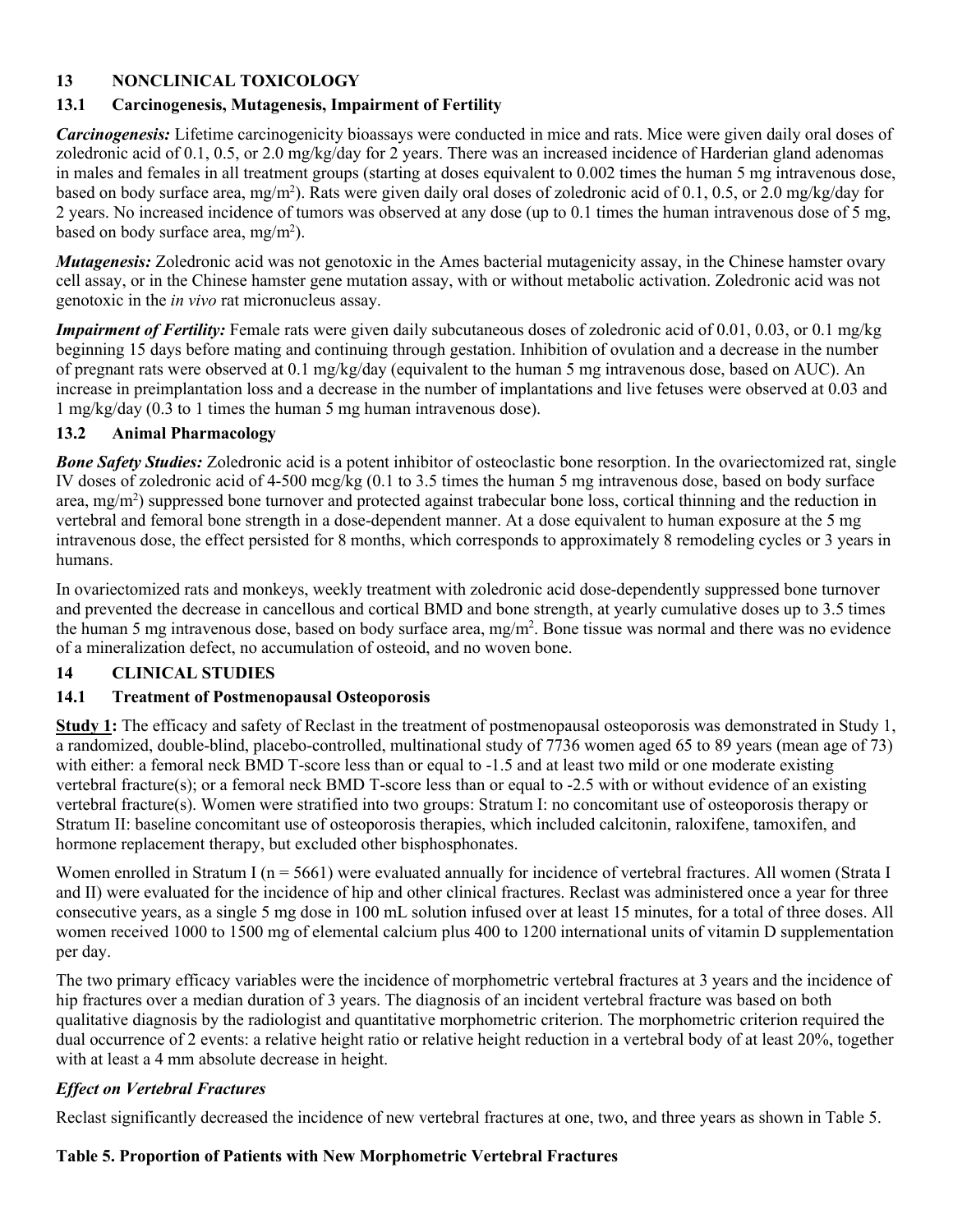| Outcome                                                                  | Reclast<br>$(\%)$ | Placebo<br>(%) | <b>Absolute Reduction</b><br>in Fracture Incidence<br>$\frac{0}{0}$<br>(95% CI) | <b>Relative Reduction in</b><br><b>Fracture Incidence</b><br>$\frac{6}{9}$<br>(95% CI) |
|--------------------------------------------------------------------------|-------------------|----------------|---------------------------------------------------------------------------------|----------------------------------------------------------------------------------------|
| At least one new vertebral fracture<br>(0 to 1 year)                     | 1.5               | 3.7            | 2.2<br>(1.4, 3.1)                                                               | 60<br>$(43, 72)^*$                                                                     |
| At least one new vertebral fracture<br>(0 to 2 years)                    | 2.2               | 7.7            | 5.5<br>(4.4, 6.6)                                                               | 71<br>$(62, 78)^*$                                                                     |
| At least one new vertebral fracture<br>$(0 \text{ to } 3 \text{ years})$ | 3.3               | 10.9           | 7.6<br>(6.3, 9.0)                                                               | 70<br>$(62, 76)^*$                                                                     |
| $*_p$ < 0.0001                                                           |                   |                |                                                                                 |                                                                                        |

The reductions in vertebral fractures over three years were consistent (including new/worsening and multiple vertebral fractures) and significantly greater than placebo regardless of age, geographical region, baseline body mass index, number of baseline vertebral fractures, femoral neck BMD T-score, or prior bisphosphonate usage.

### *Effect on Hip Fracture Over 3 years*

Reclast demonstrated a 1.1% absolute reduction and 41% relative reduction in the risk of hip fractures over a median duration of follow-up of 3 years. The hip fracture event rate was 1.4% for Reclast-treated patients compared to 2.5% for placebo-treated patients.





The reductions in hip fractures over three years were greater for Reclast than placebo regardless of femoral neck BMD Tscore.

#### *Effect on All Clinical Fractures*

Reclast demonstrated superiority to placebo in reducing the incidence of all clinical fractures, clinical (symptomatic) vertebral and non-vertebral fractures (excluding finger, toe, facial, and clinical thoracic and lumbar vertebral fractures). All clinical fractures were verified based on the radiographic and/or clinical evidence. A summary of results is presented in Table 6.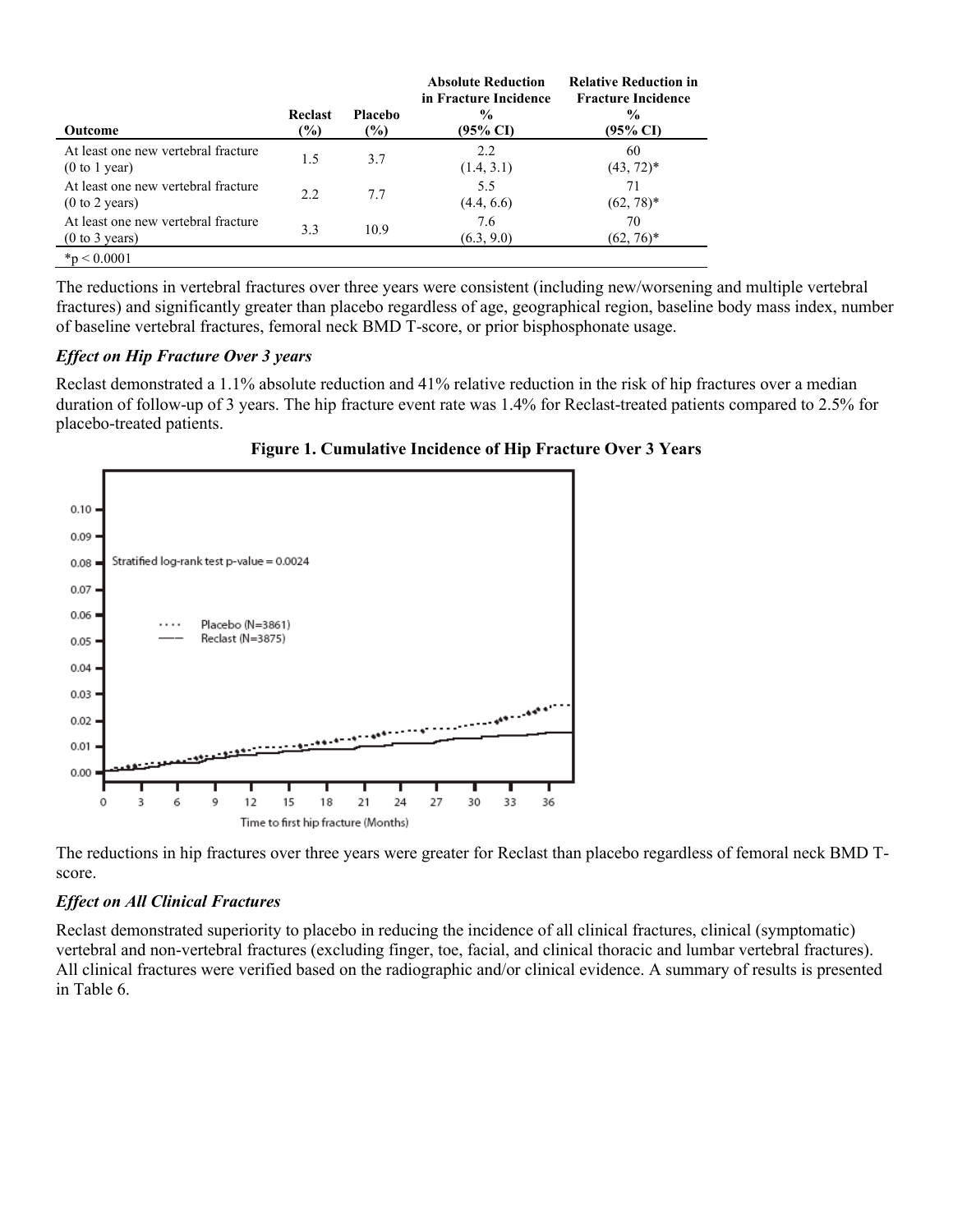#### **Table 6. Between-Treatment Comparisons of the Incidence of Clinical Fracture Variables Over 3 Years**

| Outcome                           | Reclast<br>$(N=3875)$<br><b>Event Rate</b><br>$n (%)^+$ | <b>Placebo</b><br>$(N=3861)$<br><b>Event Rate</b><br>$n (%)^+$ | <b>Absolute Reduction in</b><br><b>Fracture Incidence</b><br>$\frac{0}{0}$<br>$(95\% \text{ Cl})^+$ | <b>Relative Risk</b><br><b>Reduction in</b><br><b>Fracture Incidence</b><br>$\frac{6}{6}$<br>$(95\% \text{ CI})$ |
|-----------------------------------|---------------------------------------------------------|----------------------------------------------------------------|-----------------------------------------------------------------------------------------------------|------------------------------------------------------------------------------------------------------------------|
| Any clinical fracture (1)         | 308(8.4)                                                | 456(12.8)                                                      | 4.4                                                                                                 | 33                                                                                                               |
|                                   |                                                         |                                                                | (3.0, 5.8)                                                                                          | $(23, 42)$ **                                                                                                    |
| Clinical vertebral fracture $(2)$ | 19(0.5)                                                 | 84(2.6)                                                        | 2.1                                                                                                 | 77                                                                                                               |
|                                   |                                                         |                                                                | (1.5, 2.7)                                                                                          | $(63, 86)$ **                                                                                                    |
| Non-vertebral fracture $(3)$      | 292(8.0)                                                | 388 (10.7)                                                     | 2.7                                                                                                 | 25                                                                                                               |
|                                   |                                                         |                                                                | (1.4, 4.0)                                                                                          | $(13, 36)^*$                                                                                                     |
| .<br>.                            |                                                         |                                                                |                                                                                                     |                                                                                                                  |

\*p-value  $< 0.001$ , \*\*p-value  $< 0.0001$ .

<sup>+</sup>Event rates based on Kaplan-Meier estimates at 36 months

(1)Excluding finger, toe, and facial fractures.

(2)Includes clinical thoracic and clinical lumbar vertebral fractures.

(3)Excluding finger, toe, facial, and clinical thoracic and lumbar vertebral fractures.

#### *Effect on Bone Mineral Density*

Reclast significantly increased BMD at the lumbar spine, total hip and femoral neck, relative to treatment with placebo at time points 12, 24, and 36 months. Treatment with Reclast resulted in a 6.7% increase in BMD at the lumbar spine, 6.0% at the total hip, and 5.1% at the femoral neck, over 3 years as compared to placebo.

#### *Bone Histology*

Bone biopsy specimens were obtained between Months 33 and 36 from 82 postmenopausal patients with osteoporosis treated with 3 annual doses of Reclast. Of the biopsies obtained, 81 were adequate for qualitative histomorphometry assessment, 59 were adequate for partial quantitative histomorphometry assessment, and 38 were adequate for full quantitative histomorphometry assessment. Micro CT analysis was performed on 76 specimens. Qualitative, quantitative and micro CT assessments showed bone of normal architecture and quality without mineralization defects.

## *Effect on Height*

In the 3-year osteoporosis study, standing height was measured annually using a stadiometer. The Reclast group revealed less height loss compared to placebo (4.2 mm vs. 7.0 mm, respectively  $[p \le 0.001]$ ).

**Study 2:** The efficacy and safety of Reclast in the treatment of patients with osteoporosis who suffered a recent lowtrauma hip fracture was demonstrated in Study 2, a randomized, double-blind, placebo-controlled, multinational endpoint study of 2127 men and women aged 50 to 95 years (mean age of 74.5). Concomitant osteoporosis therapies excluding other bisphosphonates and parathyroid hormone were allowed. Reclast was administered once a year as a single 5 mg dose in 100 mL solution, infused over at least 15 minutes. The study continued until at least 211 patients had confirmed clinical fractures in the study population. Vitamin D levels were not routinely measured but a loading dose of vitamin D (50,000 to 125,000 international units orally or IM) was given to patients and they were started on 1000 to 1500 mg of elemental calcium plus 800 to 1200 international units of vitamin D supplementation per day for at least 14 days prior to the study drug infusions. The primary efficacy variable was the incidence of clinical fractures over the duration of the study.

Reclast significantly reduced the incidence of any clinical fracture by 35%. There was also a 46% reduction in the risk of a clinical vertebral fracture (Table 7).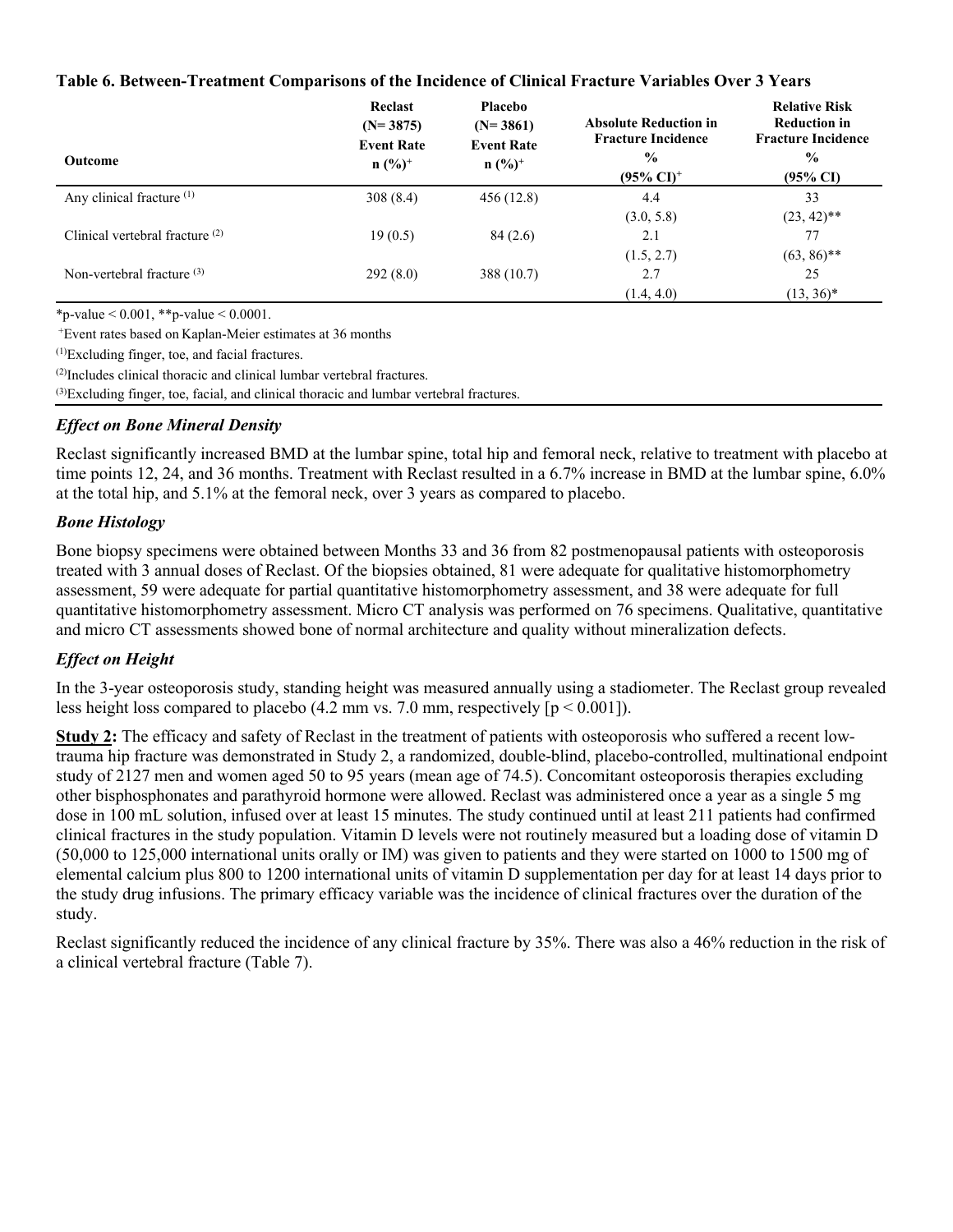#### <span id="page-20-0"></span>**Table 7. Between-Treatment Comparisons of the Incidence of Key Clinical Fracture Variables**

| <b>Outcome</b>                           | Reclast<br>$(N = 1065)$<br><b>Event Rate</b><br>$n (%)^+$ | <b>Placebo</b><br>$(N = 1062)$<br><b>Event Rate</b><br>$n (%)^+$ | <b>Absolute Reduction</b><br>in<br><b>Fracture Incidence</b><br>$\frac{6}{6}$<br>$(95\% \text{ C I})^+$ | <b>Relative Risk Reduction</b><br>in<br><b>Fracture Incidence</b><br>$\frac{6}{9}$<br>$(95\% \text{ CI})$ |
|------------------------------------------|-----------------------------------------------------------|------------------------------------------------------------------|---------------------------------------------------------------------------------------------------------|-----------------------------------------------------------------------------------------------------------|
| Any clinical fracture $(1)$              | 92(8.6)                                                   | 139(13.9)                                                        | 5.3<br>(2.3, 8.3)                                                                                       | 35<br>$(16, 50)$ **                                                                                       |
| Clinical vertebral fracture $(2)$        | 21(1.7)                                                   | 39(3.8)                                                          | 2.1<br>(0.5, 3.7)                                                                                       | 46<br>$(8, 68)^*$                                                                                         |
| $*_{n-volve} < 0.05 *_{n-volve} < 0.005$ |                                                           |                                                                  |                                                                                                         |                                                                                                           |

 $\text{value} < 0.05, \, \text{#p-value} < 0.005.$ 

<sup>+</sup>Event rates based on Kaplan-Meier estimates at 24 months.

(1)Excluding finger, toe and facial fractures.

(2)Including clinical thoracic and clinical lumbar vertebral fractures.

#### *Effect on Bone Mineral Density*

Reclast significantly increased BMD relative to placebo at the hip and femoral neck at all timepoints (12, 24, and 36 months). Treatment with Reclast resulted in a 6.4% increase in BMD at the total hip and a 4.3% increase at the femoral neck over 36 months as compared to placebo.

#### **14.2 Prevention of Postmenopausal Osteoporosis**

The efficacy and safety of Reclast in postmenopausal women with osteopenia (low bone mass) was assessed in a 2-year randomized, multi-center, double-blind, placebo-controlled study of 581 postmenopausal women aged greater than or equal to 45 years, who were stratified by years since menopause: Stratum I women less than 5 years from menopause ( $n =$ 224); Stratum II women greater than or equal to 5 years from menopause ( $n = 357$ ). Patients within Stratum I and II were randomized to one of three treatment groups: (1) Reclast given at randomization and at Month 12 ( $n = 77$ ) in Stratum I and (n = 121) in Stratum II; (2) Reclast given at randomization and placebo at Month 12 (n = 70) in Stratum I and (n = 111) in Stratum II; and (3) Placebo given at randomization and Month 12 ( $n = 202$ ). Reclast was administered as a single 5 mg dose in 100 mL solution infused over at least 15 minutes. All women received 500 to 1200 mg elemental calcium plus 400 to 800 international units vitamin D supplementation per day. The primary efficacy variable was the percent change of BMD at 24 Months relative to baseline.

#### *Effect on Bone Mineral Density*

Reclast significantly increased lumbar spine BMD relative to placebo at Month 24 across both strata. Reclast given once at randomization (and placebo given at Month 12) resulted in 4.0% increase in BMD in Stratum I patients and 4.8% increase in Stratum II patients over 24 months. Placebo given at randomization and at Month 12 resulted in 2.2% decrease in BMD in Stratum I patients and 0.7% decrease in BMD in Stratum II patients over 24 months. Therefore, Reclast given once at randomization (and placebo given at Month 12) resulted in a 6.3% increase in BMD in Stratum I patients and 5.4% increase in Stratum II patients over 24 months as compared to placebo (both p < 0.0001).

Reclast also significantly increased total hip BMD relative to placebo at Month 24 across both strata. Reclast given once at randomization (and placebo given at Month 12) resulted in 2.6% increase in BMD in Stratum I patients and 2.1% in Stratum II patients over 24 months. Placebo given at randomization and at Month 12 resulted in 2.1% decrease in BMD in Stratum I patients and 1.0% decrease in BMD in Stratum II patients over 24 months. Therefore, Reclast given once at randomization (and placebo given at Month 12) resulted in a 4.7% increase in BMD in Stratum I patients and 3.2% increase in Stratum II patients over 24 months as compared to placebo (both  $p < 0.0001$ ).

#### **14.3 Osteoporosis in Men**

The efficacy and safety of Reclast in men with osteoporosis or significant osteoporosis secondary to hypogonadism, was assessed in a randomized, multicenter, double-blind, active controlled, study of 302 men aged 25 to 86 years (mean age of 64). The duration of the trial was two years. Patients were randomized to either Reclast, which was administered once annually as a 5 mg dose in 100 mL infused over 15 minutes for a total of up to two doses, or to an oral weekly bisphosphonate (active control) for up to two years. All participants received 1000 mg of elemental calcium plus 800 to 1000 international units of vitamin D supplementation per day.

#### *Effect on Bone Mineral Density*

An annual infusion of Reclast was non-inferior to the oral weekly bisphosphonate active control based on the percentage change in lumbar spine BMD at Month 24 relative to baseline (Reclast: 6.1% increase; active control: 6.2% increase).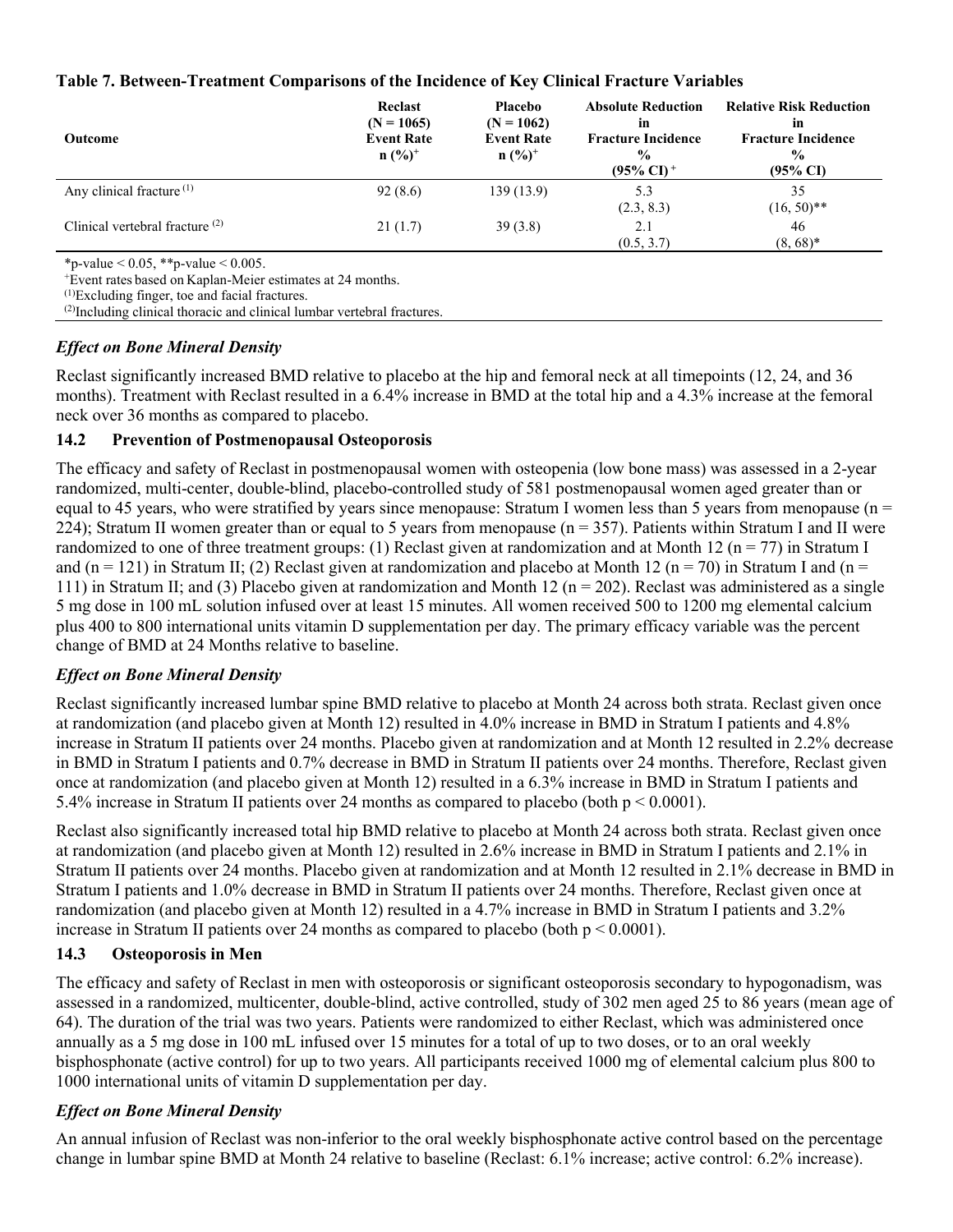### <span id="page-21-0"></span>**14.4 Treatment and Prevention of Glucocorticoid-Induced Osteoporosis**

The efficacy and safety of Reclast to prevent and treat glucocorticoid-induced osteoporosis (GIO) was assessed in a randomized, multicenter, double-blind, stratified, active controlled study of 833 men and women aged 18 to 85 years (mean age of 54.4 years) treated with greater than or equal to 7.5 mg/day oral prednisone (or equivalent). Patients were stratified according to the duration of their pre-study corticosteroid therapy: less than or equal to 3 months prior to randomization (prevention subpopulation), and greater than 3 months prior to randomization (treatment subpopulation). The duration of the trial was one year. Patients were randomized to either Reclast, which was administered once as a 5 mg dose in 100 mL infused over 15 minutes, or to an oral daily bisphosphonate (active control) for one year. All participants received 1000 mg of elemental calcium plus 400 to 1000 international units of vitamin D supplementation per day.

### *Effect on Bone Mineral Density*

In the GIO treatment subpopulation, Reclast demonstrated a significant mean increase in lumbar spine BMD compared to the active control at one year (Reclast 4.1%, active control 2.7%) with a treatment difference of 1.4% ( $p < 0.001$ ). In the GIO prevention subpopulation, Reclast demonstrated a significant mean increase in lumbar spine BMD compared to active control at one year (Reclast 2.6%, active control  $0.6\%$ ) with a treatment difference of  $2.0\%$  (p < 0.001).

## *Bone Histology*

Bone biopsy specimens were obtained from 23 patients (12 in the Reclast treatment group and 11 in the active control treatment group) at Month 12 treated with an annual dose of Reclast or daily oral active control. Qualitative assessments showed bone of normal architecture and quality without mineralization defects. Apparent reductions in activation frequency and remodeling rates were seen when compared with the histomorphometry results seen with Reclast in the postmenopausal osteoporosis population. The long-term consequences of this degree of suppression of bone remodeling in glucocorticoid-treated patients is unknown.

### **14.5 Treatment of Paget's Disease of Bone**

Reclast was studied in male and female patients with moderate to severe Paget's disease of bone, defined as serum alkaline phosphatase level at least twice the upper limit of the age-specific normal reference range at the time of study entry. Diagnosis was confirmed by radiographic evidence.

The efficacy of one infusion of 5 mg Reclast vs. oral daily doses of 30 mg risedronate for 2 months was demonstrated in two identically designed 6-month randomized, double-blind trials. The mean age of patients in the two trials was 70. Ninety-three percent (93%) of patients were Caucasian. Therapeutic response was defined as either normalization of serum alkaline phosphatase (SAP) or a reduction of at least 75% from baseline in total SAP excess at the end of 6 months. SAP excess was defined as the difference between the measured level and midpoint of normal range.

In both trials, Reclast demonstrated a superior and more rapid therapeutic response compared with risedronate and returned more patients to normal levels of bone turnover, as evidenced by biochemical markers of formation (SAP, serum N-terminal propeptide of type I collagen [P1NP]) and resorption (serum CTx 1 [cross-linked C-telopeptides of type I collagen] and urine  $\alpha$ -CTx).

The 6-month combined data from both trials showed that 96% (169/176) of Reclast-treated patients achieved a therapeutic response as compared with 74% (127/171) of patients treated with risedronate. Most Reclast patients achieved a therapeutic response by the Day 63 visit. In addition, at 6 months, 89% (156/176) of Reclast-treated patients achieved normalization of SAP levels, compared to 58% (99/171) of patients treated with risedronate ( $p < 0.0001$ ) (see Figure 2).

#### **Figure 2. Therapeutic Response/Serum Alkaline Phosphatase (SAP) Normalization Over Time**

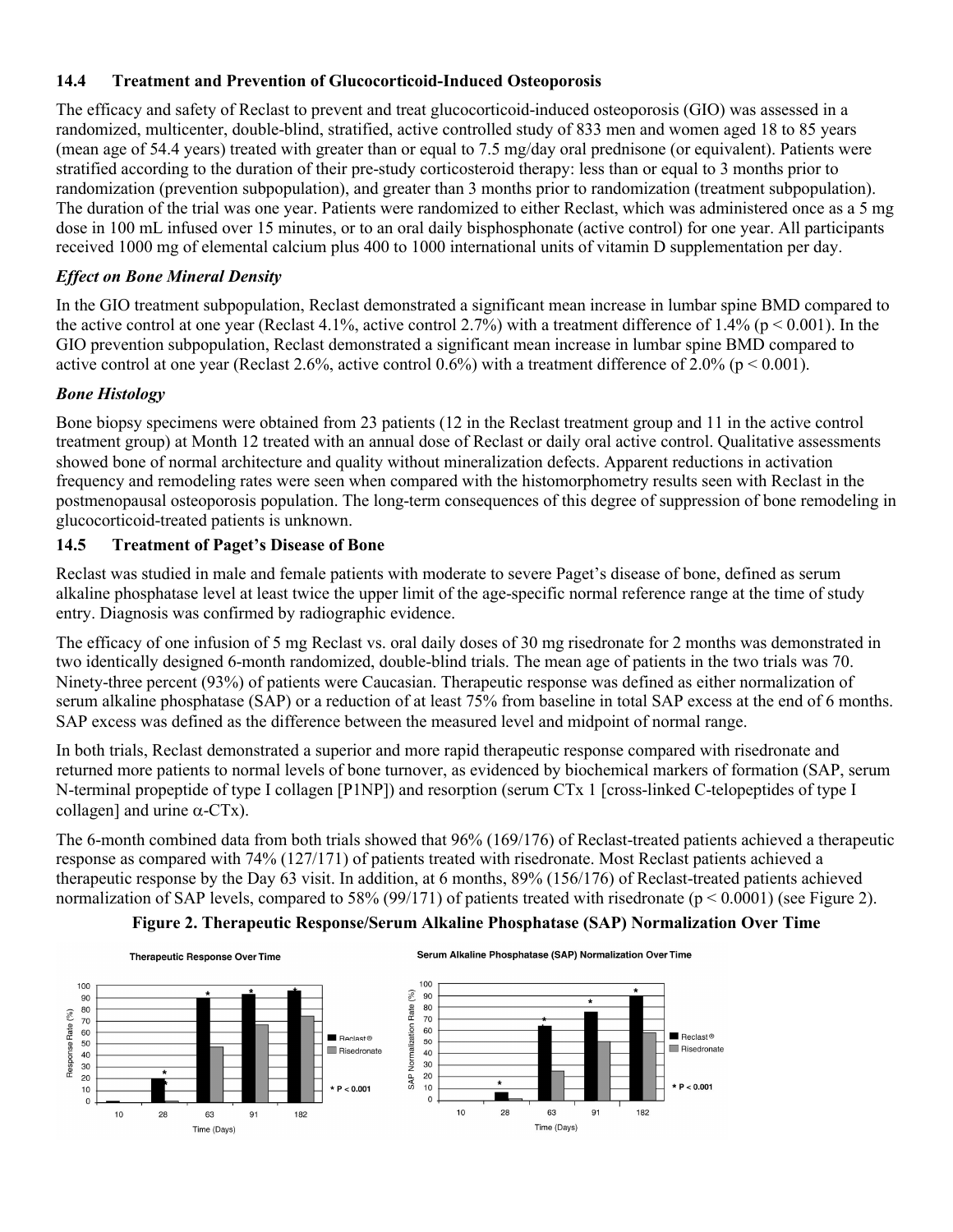<span id="page-22-0"></span>The therapeutic response to Reclast was similar across demographic and disease-severity groups defined by gender, age, previous bisphosphonate use, and disease severity. At 6 months, the percentage of Reclast-treated patients who achieved therapeutic response was 97% and 95%, respectively, in each of the baseline disease severity subgroups (baseline SAP less than 3xULN, greater than or equal to 3xULN) compared to 75% and 74%, respectively, for the same disease severity subgroups of risedronate-treated patients.

In patients who had previously received treatment with oral bisphosphonates, therapeutic response rates were 96% and 55% for Reclast and risedronate, respectively. The comparatively low risedronate response was due to the low response rate (7/23, 30%) in patients previously treated with risedronate. In patients naïve to previous treatment, a greater therapeutic response was also observed with Reclast (98%) relative to risedronate (86%). In patients with symptomatic pain at screening, therapeutic response rates were 94% and 70% for Reclast and risedronate, respectively. For patients without pain at screening, therapeutic response rates were 100% and 82% for Reclast and risedronate, respectively.

Bone histology was evaluated in 7 patients with Paget's disease 6 months after being treated with Reclast 5 mg. Bone biopsy results showed bone of normal quality with no evidence of impaired bone remodeling and no evidence of mineralization defect.

### **16 HOW SUPPLIED/STORAGE AND HANDLING**

Each bottle contains 5 mg per 100 mL NDC 0078-0435-61

#### Handling

After opening the solution, it is stable for 24 hours at  $2^{\circ}C$  to  $8^{\circ}C$  (36°F to 46°F).

If refrigerated, allow the refrigerated solution to reach room temperature before administration.

#### **Storage**

Store at 20°C to 25°C (68°F to 77°F); excursions permitted between 15°C and 30°C (59°F to 86°F) [see USP Controlled Room Temperature].

### **17 PATIENT COUNSELING INFORMATION**

Advise the patient to read the FDA-approved patient labeling (Medication Guide).

#### Information for Patients

Patients should be made aware that Reclast contains the same active ingredient (zoledronic acid) found in Zometa®, and that patients being treated with Zometa should not be treated with Reclast.

Reclast is contraindicated in patients with creatinine clearance less than 35 mL/min *[see Contraindications (4)]*.

Before being given Reclast, patients should tell their doctor if they have kidney problems and what medications they are taking *[see Warnings and Precautions (5.3)]*.

Reclast should not be given if the patient is pregnant or plans to become pregnant, or if she is breastfeeding *[see Use in Specific Populations (8.1, 8.2, 8.3)]*.

There have been reports of bronchoconstriction in aspirin-sensitive patients receiving bisphosphonates, including Reclast. Before being given Reclast, patients should tell their doctor if they are aspirin-sensitive.

If the patient had surgery to remove some or all of the parathyroid glands in their neck, or had sections of their intestine removed, or are unable to take calcium supplements they should tell their doctor.

Reclast is given as an infusion into a vein by a nurse or a doctor, and the infusion time must not be less than 15 minutes.

On the day of treatment the patient should eat and drink normally, which includes drinking at least 2 glasses of fluid, such as water within a few hours prior to the infusion, as directed by their doctor, before receiving Reclast.

After getting Reclast it is strongly recommended patients with Paget's disease take calcium in divided doses (for example, 2 to 4 times a day) for a total of 1500 mg calcium a day to prevent low blood calcium levels. This is especially important for the two weeks after getting Reclast *[see Warnings and Precautions (5.2)]*.

Adequate calcium and vitamin D intake is important in patients with osteoporosis and the current recommended daily intake of calcium is 1200 mg and vitamin D is 800 international units to 1000 international units daily. All patients should be instructed on the importance of calcium and vitamin D supplementation in maintaining serum calcium levels.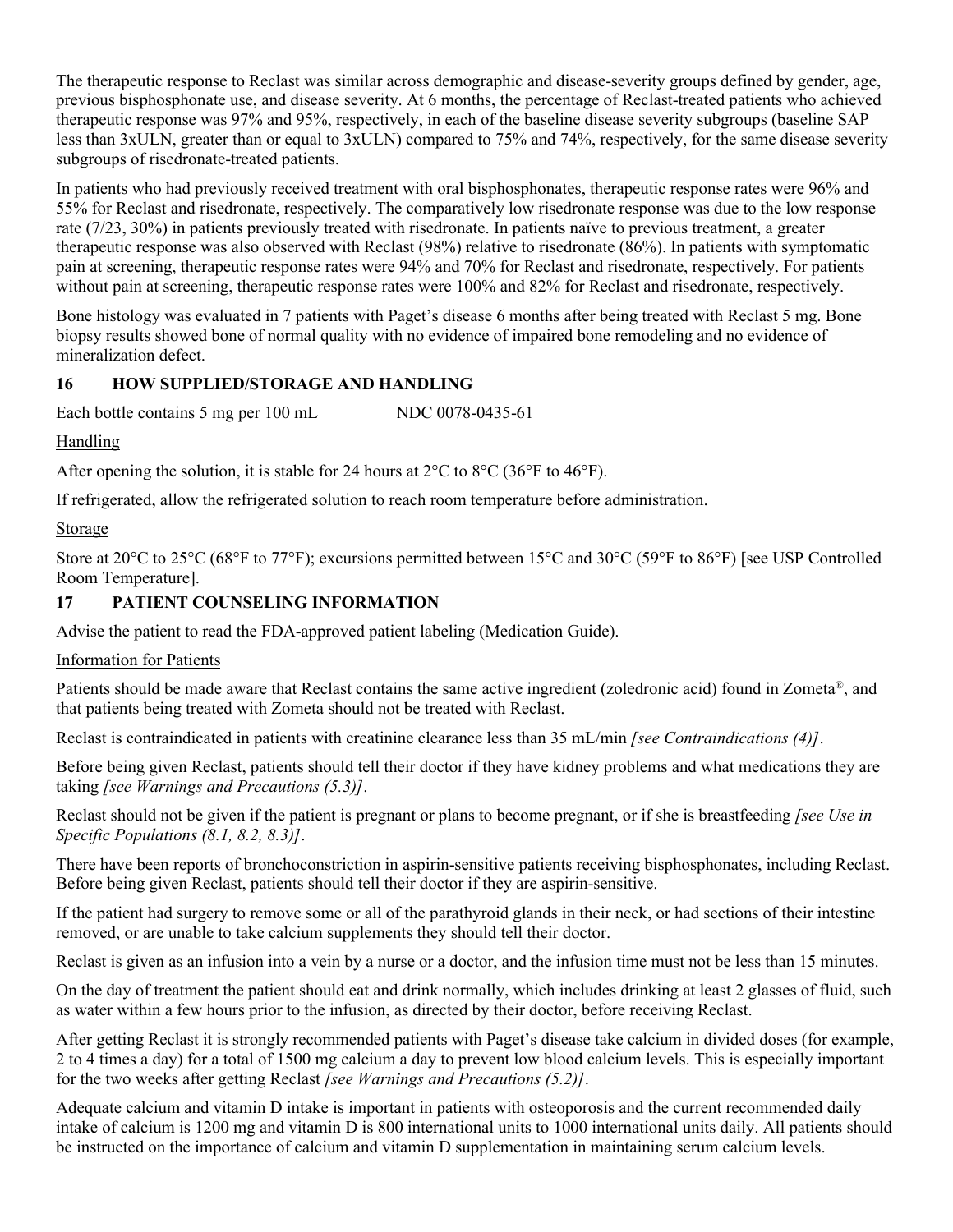Patients should be aware of the most commonly associated side effects of therapy. Patients may experience one or more side effects that could include: fever, flu-like symptoms, myalgia, arthralgia, and headache. Most of these side effects occur within the first 3 days following the dose of Reclast. They usually resolve within 3 days of onset but may last for up to 7 to 14 days. Patients should consult their physician if they have questions or if these symptoms persist. The incidence of these symptoms decreased markedly with subsequent doses of Reclast.

Administration of acetaminophen following Reclast administration may reduce the incidence of these symptoms.

Physicians should inform their patients that there have been reports of persistent pain and/or a non-healing sore of the mouth or jaw, primarily in patients treated with bisphosphonates for other illnesses. During treatment with zoledronic acid, patients should be instructed to maintain good oral hygiene and undergo routine dental check-ups. If they experience any oral symptoms, they should immediately report them to their physician or dentist.

Severe and occasionally incapacitating bone, joint, and/or muscle pain have been infrequently reported in patients taking bisphosphonates, including Reclast. Consider withholding future Reclast treatment if severe symptoms develop.

Atypical femur fractures in patients on bisphosphonate therapy have been reported; patients with thigh or groin pain should be evaluated to rule out a femoral fracture.

T2020-62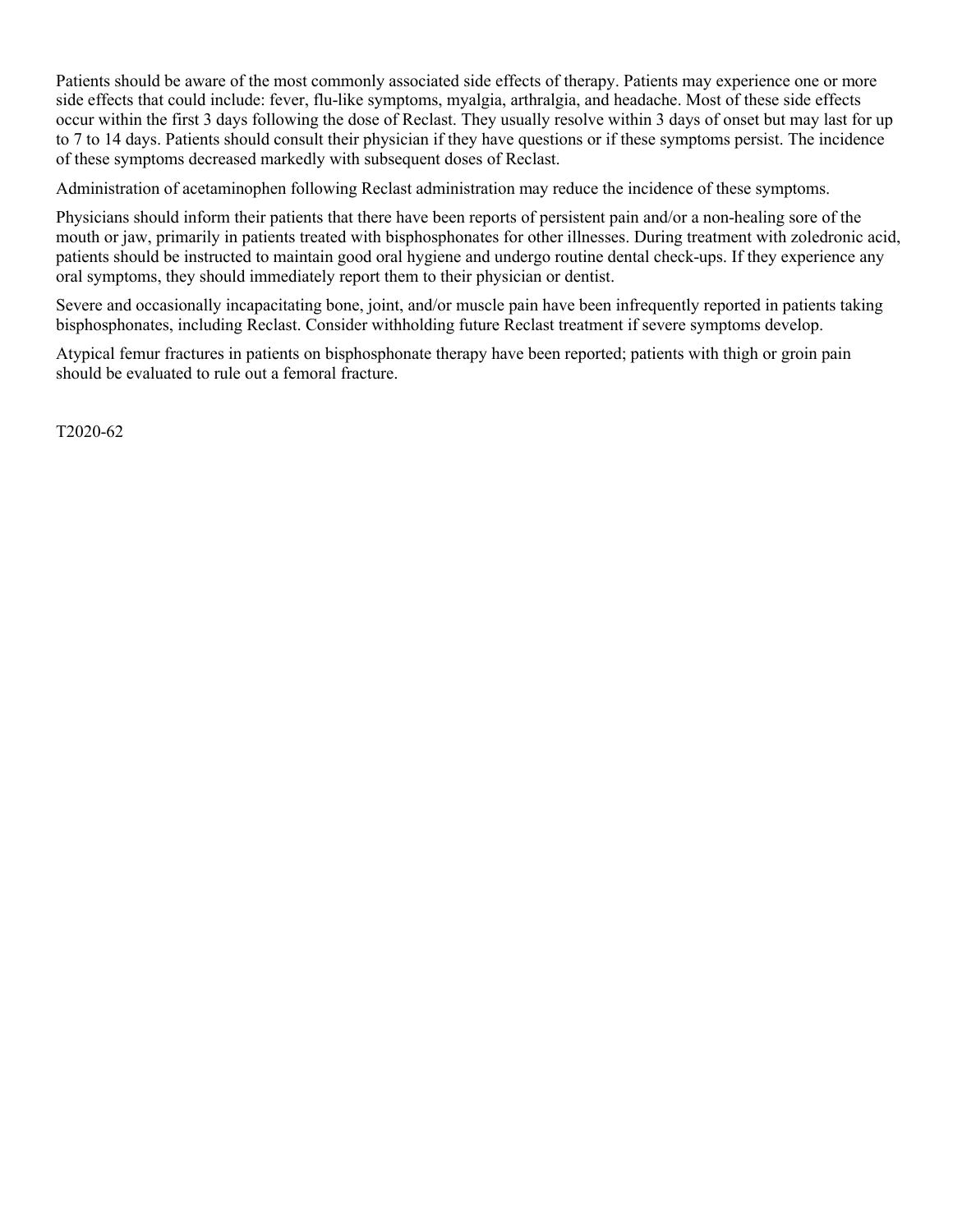# **MEDICATION GUIDE Reclast® (RE-clast) (zoledronic acid) Injection**

Read the Medication Guide that comes with Reclast before you start taking it and each time you get a refill. There may be new information. This Medication Guide does not take the place of talking with your doctor about your medical condition or treatment. Talk to your doctor if you have any questions about Reclast.

# **What is the most important information I should know about Reclast?**

## **You should not receive Reclast if you are already receiving Zometa. Both Reclast and Zometa contain zoledronic acid.**

## **Reclast can cause serious side effects, including:**

- 1. Low calcium levels in your blood (hypocalcemia)
- 2. Severe kidney problems
- 3. Severe jaw bone problems (osteonecrosis)
- 4. Unusual thigh bone fractures
- 5. Bone, joint or muscle pain

## **1. Low calcium levels in your blood (hypocalcemia)**.

Reclast may lower the calcium levels in your blood. If you have low blood calcium before you start taking Reclast, it may get worse during treatment. Your low blood calcium must be treated before you take Reclast. Most people with low blood calcium levels do not have symptoms, but some people may have symptoms. Call your doctor right away if you have symptoms of low blood calcium, such as:

- Spasms, twitches, or cramps in your muscles
- Numbness or tingling in your fingers, toes, or around your mouth

Your doctor may prescribe calcium and vitamin D to help prevent low calcium levels in your blood, while you take Reclast. Take calcium and vitamin D as your doctor tells you to.

## **2. Severe kidney problems.**

Severe kidney problems may happen when you take Reclast. Severe kidney problems may lead to hospitalization or kidney dialysis and can be life-threatening. Your risk of kidney problems is higher if you:

- already have kidney problems
- take a diuretic or "water pill"
- do not have enough water in your body (dehydrated) before or after you receive Reclast
- are of advanced age since the risk increases as you get older
- take any medicines known to harm your kidneys

You should drink at least 2 glasses of fluid within a few hours before receiving Reclast to reduce the risk of kidney problems.

# **3. Severe jaw bone problems (osteonecrosis).**

Severe jaw bone problems may happen when you take Reclast. Your doctor should examine your mouth before you start Reclast. Your doctor may tell you to see your dentist before you start Reclast. It is important for you to practice good mouth care during treatment with Reclast.

# **4. Unusual thigh bone fractures.**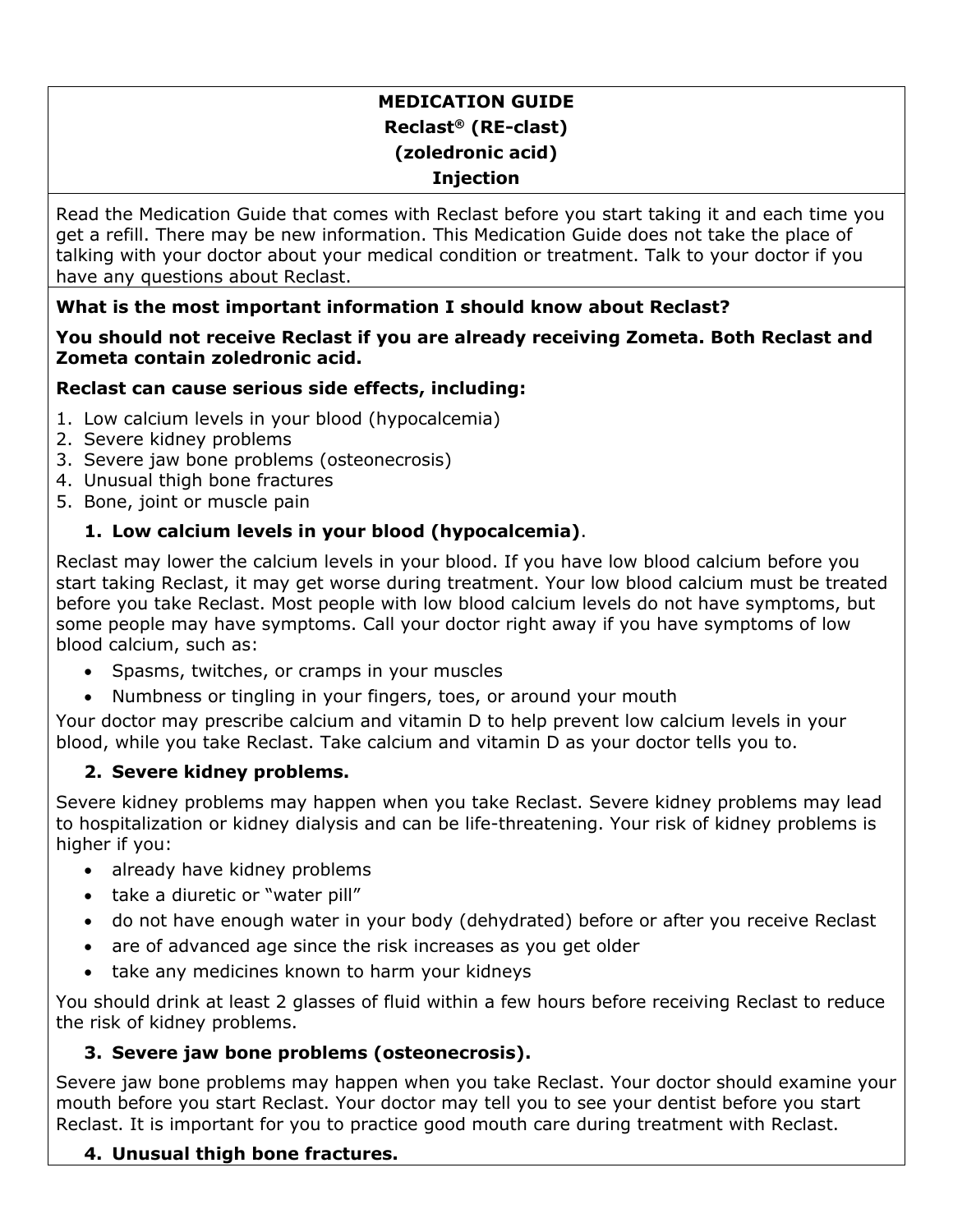Some people have developed unusual fractures in their thigh bone. Symptoms of a fracture may include new or unusual pain in your hip, groin, or thigh.

# **5. Bone, joint, or muscle pain.**

Some people who take bisphosphonates develop severe bone, joint, or muscle pain.

# **Call your doctor right away if you have any of these side effects.**

# **What is Reclast?**

Reclast is a prescription medicine used to:

- Treat or prevent osteoporosis in women after menopause. Reclast helps reduce the chance of having a hip or spinal fracture (break).
- Increase bone mass in men with osteoporosis.
- Treat or prevent osteoporosis in either men or women who will be taking corticosteroid medicines for at least one year.
- Treat certain men and women who have Paget's disease of the bone.

It is not known how long Reclast works for the treatment and prevention of osteoporosis. You should see your doctor regularly to determine if Reclast is still right for you.

# Reclast is not for use in children.

# **Who should not take Reclast?**

Do not take Reclast if you:

- Have low levels of calcium in your blood.
- Have kidney problems.
- Are allergic to zoledronic acid or any of its ingredients. A list of ingredients is at the end of this leaflet.

# **What should I tell my doctor before taking Reclast?**

# **Before you start Reclast, be sure to talk to your doctor if you:**

- Have low blood calcium.
- Have kidney problems.
- Had parathyroid or thyroid surgery (glands in your neck).
- Have been told you have trouble absorbing minerals in your stomach or intestines (malabsorption syndrome) or have had parts of your intestine removed
- Have asthma (wheezing) from taking aspirin.
- Plan to have dental surgery or teeth removed.
- Are pregnant, or plan to become pregnant. **Reclast should not be used if you are pregnant**. It is not known if Reclast can harm your unborn baby.
- Are breastfeeding or plan to breastfeed. It is not known if Reclast passes into your milk and may harm your baby. **Tell your doctor about all the medicines you take,**  including prescription and non-prescription medicines, vitamins, and herbal supplements. Certain medicines may affect how Reclast works.

# **Especially tell your doctor if you are taking:**

- An antibiotic. Certain antibiotic medicines called aminoglycosides may increase the effect of Reclast in lowering your blood calcium for a long period of time.
- A diuretic or "water pill".
- Non-steroidal anti-inflammatory medicines (NSAIDS).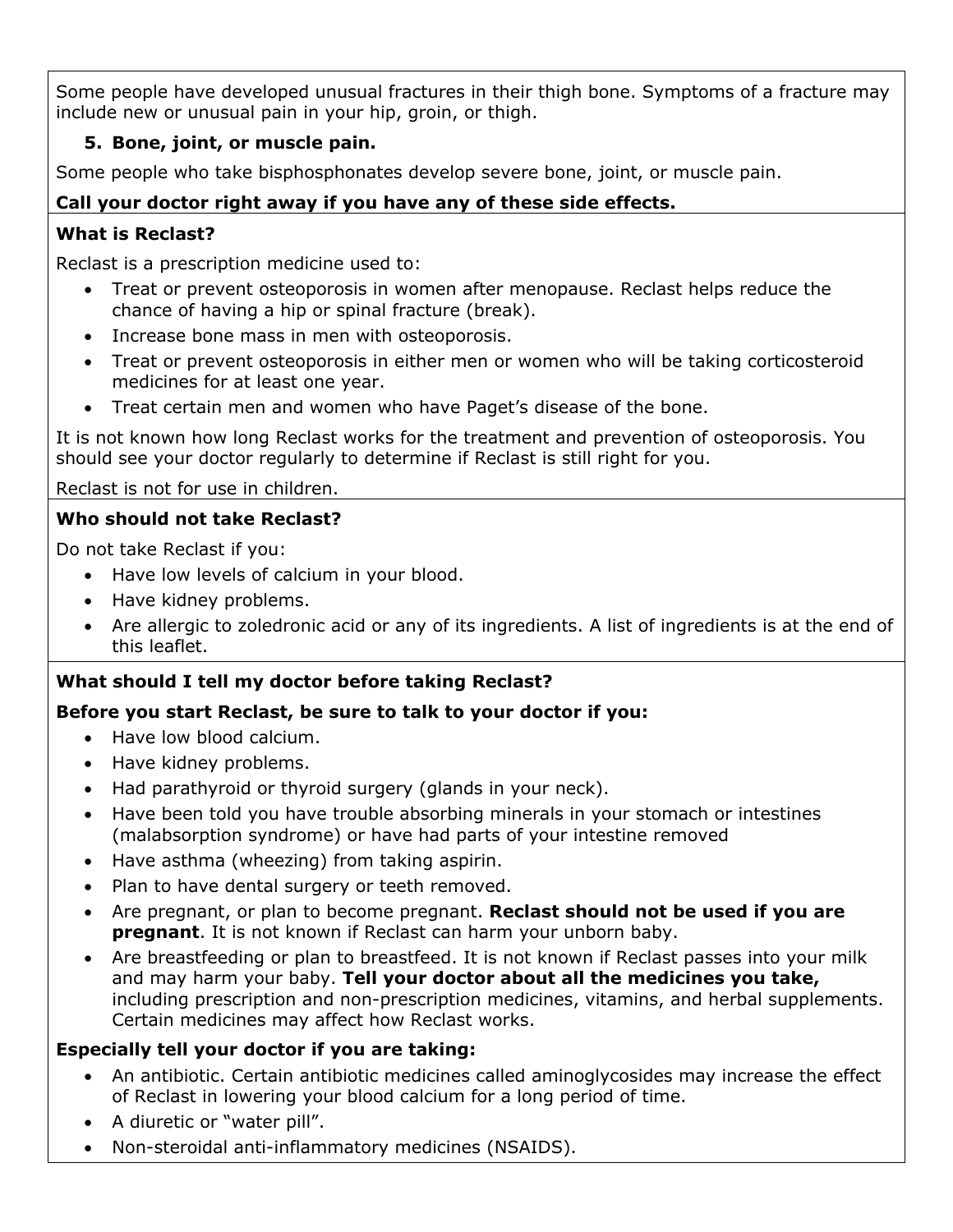Ask your doctor or pharmacist for a list of these medicines, if you are not sure.

Know the medicines you take. Keep a list of them and show it to your doctor and pharmacist each time you get a new medicine.

## **How will I receive Reclast?**

- Your doctor will tell you how often you will receive Reclast.
- Reclast is given by infusion into your vein (intravenously). Your infusion should last at least 15 minutes.
- Before you receive Reclast, drink at least 2 glasses of fluid (such as water) within a few hours as directed by your doctor.
- You may eat before your treatment with Reclast.
- If you miss a dose of Reclast, call your doctor or healthcare provider to schedule your next dose.

## **What are the possible side effects of Reclast?**

Reclast may cause serious side effects.

# See "**What is the most important information I should know about Reclast?"**

The most common side effects of Reclast included:

- Fever
- Pain in your bones, joints or muscles
- Pain in your arms and legs
- Headache
- Flu-like illness (fever, chills, bone, joint, or muscle pain, fatigue)
- Nausea
- Vomiting
- Diarrhea

Talk to your doctor about things you can do to help decrease some of these side effects that might happen with a Reclast infusion.

You may get allergic reactions, such as hives, swelling of your face, lips, tongue, or throat.

Tell your doctor if you have any side effect that bothers you or that does not go away.

These are not all the possible side effects of Reclast. For more information, ask your doctor or pharmacist.

Call your doctor for medical advice about side effects. You may report side effects to FDA at 1-800-FDA-1088.

## **General information about safe and effective use of Reclast.**

Medicines are sometimes prescribed for purposes other than those listed in a Medication Guide. This Medication Guide summarizes the most important information about Reclast. If you would like more information, talk with your doctor. You can ask your doctor or pharmacist for information about Reclast that is written for health professionals.

For more information, go to: [www.novartis.us](http://www.pharma.us.novartis.com) or call 1-888-669-6682.